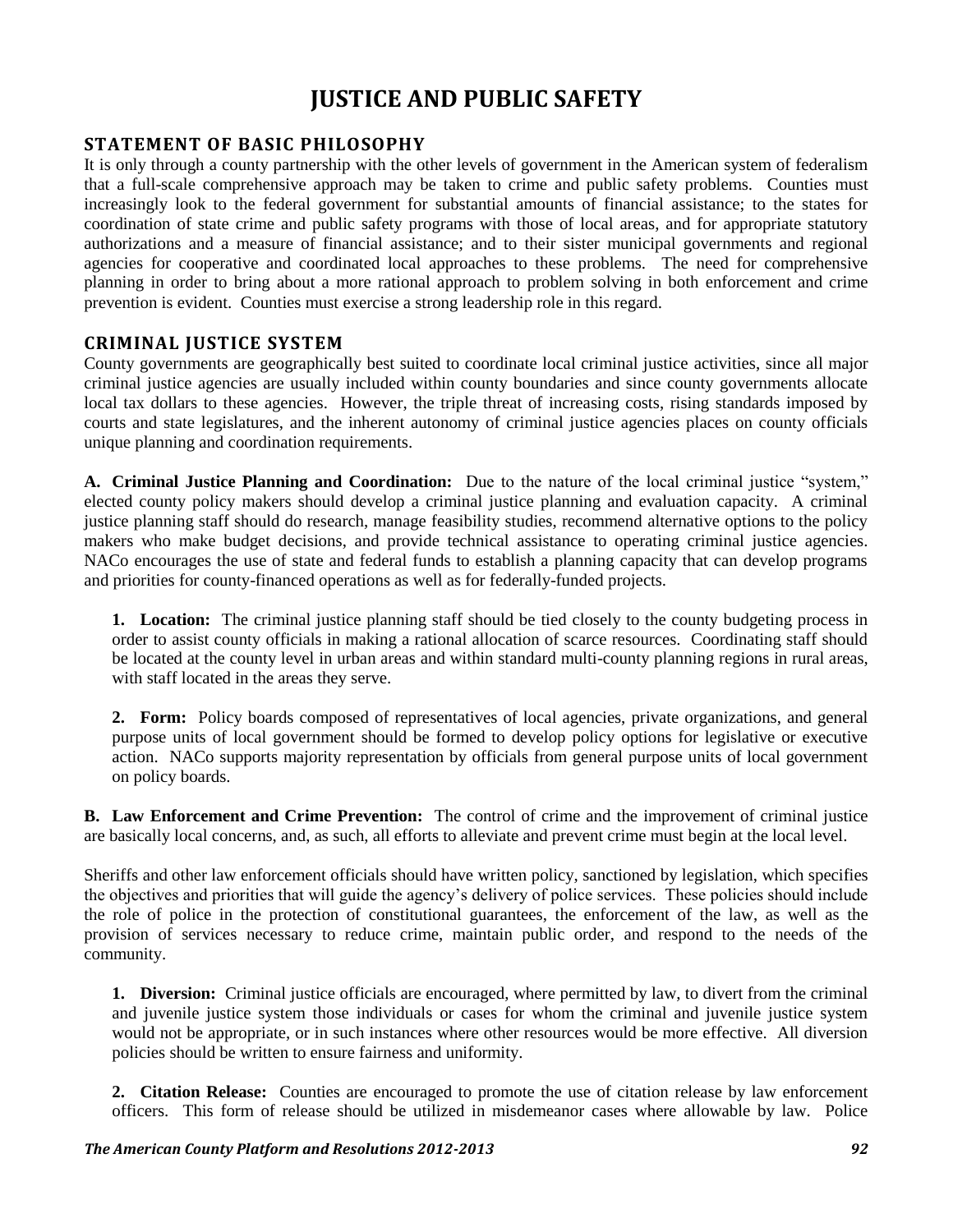agencies should have written procedures to aid officers in making the decision whether to release or detain an arrested individual.

**3. Team Policing:** Team policing is encouraged where research and testing in that jurisdiction indicate that such a system would enable it to use its resources more efficiently and improve crime control through better community relations.

**4. Quality of Personnel:** Counties should improve the strength and caliber of law enforcement personnel through a revision of personnel practices, requiring minimum standards, and by raising education and training. Training should include the needs of victims and witnesses of crime. The Department of Justice (DOJ) should provide assistance programs to train and educate local law enforcement personnel.

**5. Recruitment:** Recruitment should be directed toward attracting the best qualified candidates to fill vacancies. Efforts to fill these vacancies with capable personnel should be made without regard to race, creed, sex, or national origin.

**6. Interjurisdictional Contracts and Coordination of Police Services:** Municipalities should be encouraged to contract with counties for those police services that can be delivered more effectively at the county level. States should provide authority and financial incentives to encourage multi-jurisdictional cooperation.

**7. Coordination between Police and Other Criminal Justice Agencies:** County police agencies should cooperate with other criminal justice agencies, especially in developing programs to apprehend career and white-collar criminals. Cooperation with qualified private security personnel is essential for complete protection of local communities.

**8. Neighborhood Police:** County police agencies are encouraged to develop neighborhood police programs that emphasize community involvement and crime prevention.

**9. Assault Penalties:** Adequate penalties for assault upon law enforcement officers in the performance of their duties should be provided.

**10. Hot Pursuit:** County police agencies are encouraged to develop objective, written guidelines concerning hot pursuit, as well as policies as to when hot pursuit should be abandoned. Police agencies should also provide adequate training for police officers who might engage in high-speed chases.

**11. FBI Training of Coroners and Medical Examiners:** The Federal Bureau of Investigation (FBI) should provide advanced training for coroners and medical examiners. Such training should include organization and management issues, effective techniques for delivering medical legal investigations, methods for enhancing the pooling of resources, and the coordination of activities between county coroner/medical examiner offices and other law enforcement agencies.

**12. Forfeiture:** The assistance of state and local criminal justice agencies is essential to federal efforts to control crime. All components of state and local systems – law enforcement, courts, and corrections – provide manpower and other resources to federal law enforcement agencies who are conducting investigations in their jurisdiction.

Therefore, proceeds from property subject to criminal forfeiture as a result of joint federal and local law enforcement activities should revert to state and local governments. DOJ should be required by statute to establish equitable procedures for distributing to state and local governments any proceeds generated from forfeited property. Funds accrued through this system can be used as reimbursement for costs incurred as a result of the forfeiture or to supplement the existing resources of state and local justice programs.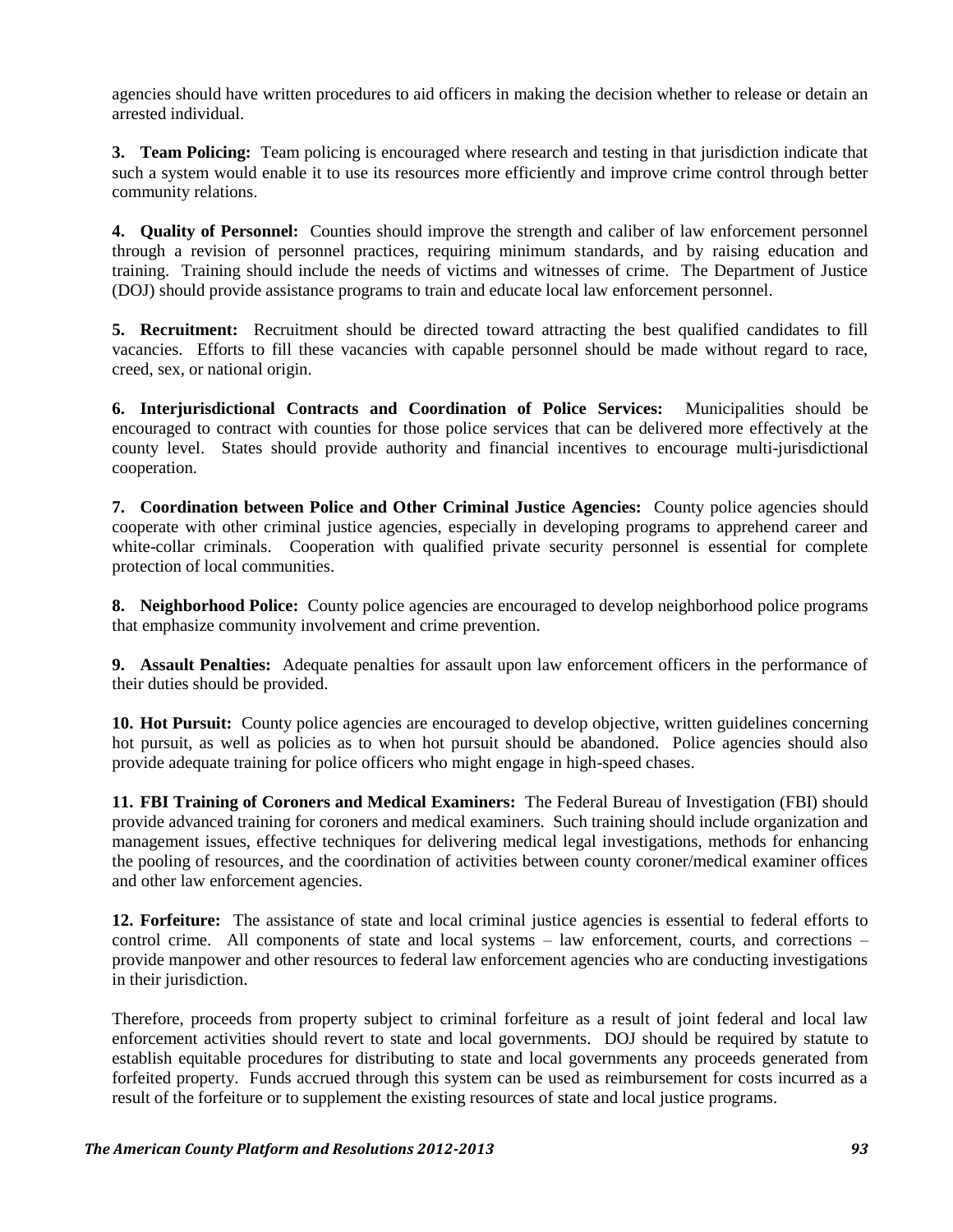**13. Commission on Accreditation for Law Enforcement Agencies:** The National Association of Counties (NACo) shares with and approves the mission of the Commission on Accreditation for Law Enforcement Agencies to promote excellence, efficiency and professionalism in our nation"s law enforcement agencies through its voluntary accreditation program.

The Commission and its board have completed a well-conceived and tested process for accreditation and have already begun to accredit county law enforcement agencies. The Commission was formed through the active partnership of the nation's leading law enforcement associations and contains elected county policymakers, representing general purpose local government on its board.

NACo encourages its member counties to voluntarily seek to be part of this accreditation process in furtherance of professionalism and excellence.

**14. Community Policing:** NACo enthusiastically supports community policing as a crime fighting strategy that encourages law enforcement to work in partnership with the community to prevent and seek solutions to problems in the criminal justice system with systems integration principles and goals. A fundamental shift from traditional, reactive policing, community policing stresses the prevention of crime before it occurs. Core components of community policing include partnering with the community; problem solving; and transforming policing agencies to support and empower frontline officers, decentralize command, and encourage innovative problem solving.

**15. Public Safety Radio/Telecommunications Spectrum Access:** The Radio/Telecommunications Spectrum is a finite resource critical to the ability of police, fire, emergency rescue, and disaster agencies to communicate in the event of a natural disaster, a crime, a fire or bombing, or any other serious incident jeopardizing lives and property. In many instances, counties throughout America have no current spectrum available for advanced interoperability.

The willingness of the FCC and Congress to enact stronger regulations that require the vacation of channels 60-69, will allow public safety in all its aspects to begin deployment of truly interoperative infrastructure.

**16. Racial Profiling:** NACo strongly opposes racial profiling and supports incentive funding for counties to promote best practices to prevent its occurrence.

Incentive funds could be used to support activities such as:

- a. Development and implementation of training to prevent racial profiling and to encourage more respectful interaction with the public.
- b. Acquisition and use of technology to facilitate the collection of data regarding routine investigatory activities in order to determine if law enforcement agents are engaged in racial profiling.
- c. Acquisition and use of technology to verify the accuracy of data collection, including in-car video cameras and portable computer systems.
- d. Development and acquisition of early warning systems and other feedback systems that help identify officers or units of officers engaged in or at risk of racial profiling or other misconduct, including the technology to support such systems.
- e. Establishment or improvement of systems and procedures for receiving, investigating, and responding meaningfully to complaints alleging racial or ethnic bias by law enforcement agents.
- f. Establishment or improvement of management systems to ensure that supervisors are held accountable for the conduct of their subordinates.

Racial profiling damages law enforcement and the criminal justice system as a whole by undermining public confidence and trust in law enforcement officials, the courts, and the criminal law. This practice continues to harm individuals subjected to it because they experience fear, anxiety, humiliation, anger, resentment, and cynicism when they are unjustifiably treated as criminal suspects.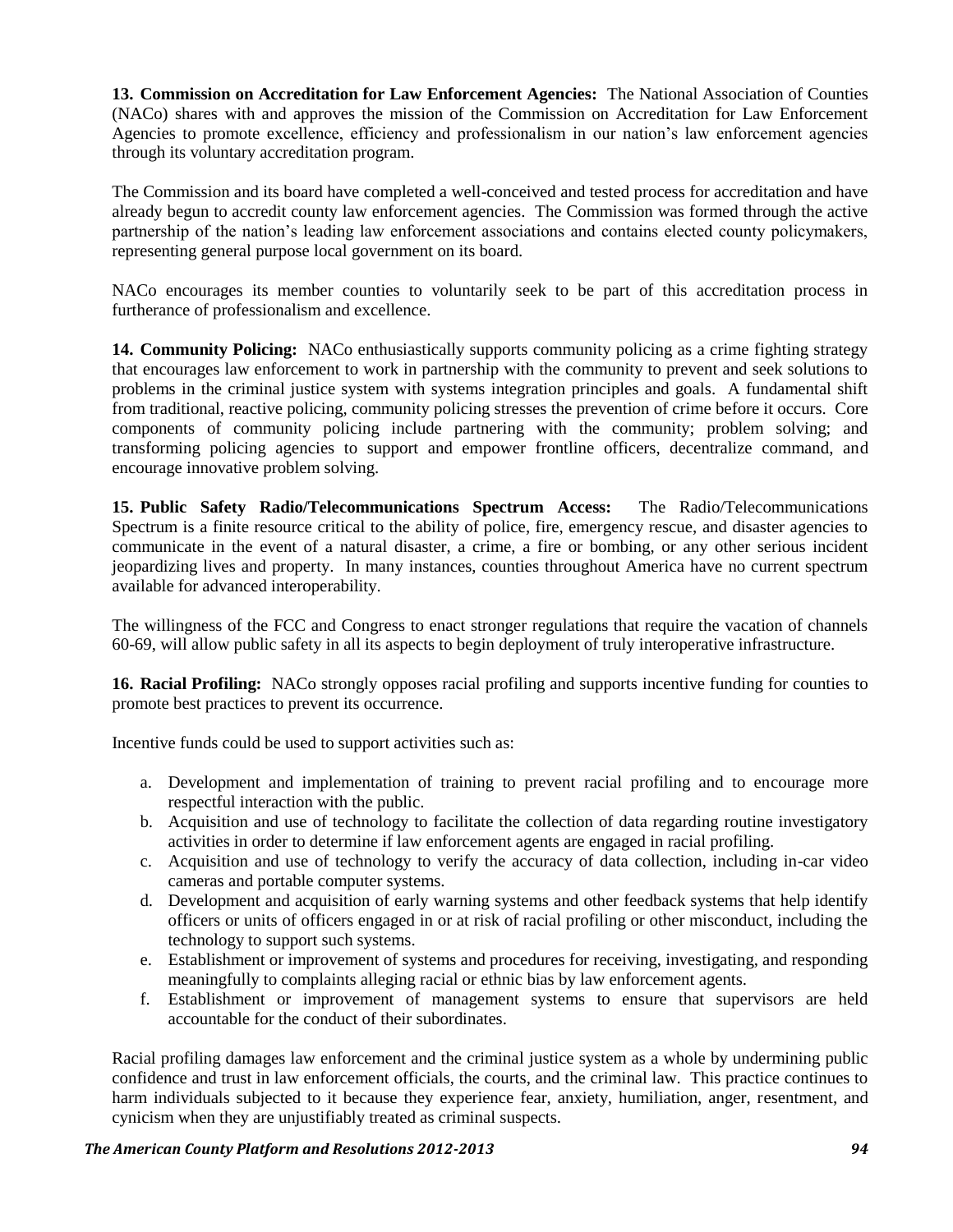**C. Courts:** A number of important reforms are necessary to enable state and local courts to operate with effectiveness. Substantial changes in the processing of criminal cases and increased utilization of qualified judges and county court clerks are essential to more effective and efficient administration of justice.

To improve state and local courts, NACo supports the following:

**1. Coordinated and Simplified State/County Court System:** Establish and provide necessary funding mechanisms for a coordinated and simplified state/county court system to enable the consistent, fair, and expeditious administration of justice. The control of the counties" justice systems shall rest with local government.

**2. Judicial Quality:** States shall adopt better procedures for judicial qualifications, selection, training, discipline, and tenure.

**3. Prosecution:** States shall consolidate local prosecutorial functions, where appropriate, in order to provide fulltime prosecutors.

**4. Defense Counsel for the Indigent:** Recognizing the constitutional requirement for the assistance of counsel for persons accused of crimes; recognizing the justice system requires the furnishing of counsel to indigent persons who have a substantial likelihood of confinement and otherwise could not afford the assistance of counsel; and recognizing the significant role that counties perform in maintaining programs of legal services to indigent defendants, NACo supports adequate multi-government funding and training to guarantee the continuation of this essential component of our criminal justice system. States shall participate in the funding of a system for defense of the proven indigent. Stricter standards should be established for determination of indigency.

**a. Indigent Defense in Rural America:** Rural counties are urged to implement multi-county public defender systems that would enable a full time public defender to ride a multi-county circuit similar to multi-county district attorney offices. A full time public defender should be an active participant in the local criminal justice system.

**5. Intake and Assessment:** Counties should ensure that every individual who is booked into the county jail have a thorough intake interview conducted. This interview should include screening and assessment for the presence of substance abuse and mental illness. The information provided by the arrestee should be investigated prior to the pretrial release decision.

**6**. **Pretrial Release:** Counties should establish written policies that ensure:

- The interview and assessment of all arrestees booked into county jails;
- The investigation of information provided in order to provide a report to the judiciary for use during the pretrial release or detention decision; and
- The use of release methods that are in compliance with state bail statutes which call for the least restrictive conditions during the pretrial stage that can protect the community and assure the appearance of the arrestee at all court events. These include release on recognizance, non-financial supervised release, and preventive detention.

**7. Mediation/Arbitration of Minor Disputes:** To help relieve overcrowded court dockets for both criminal and civil charges, increase citizen participation, reduce the costs in processing minor disputes, and guarantee a full presentation of the issues, counties are encouraged to establish mediation and arbitration programs, or a combination thereof, which rely on discussion and compromise rather than criminal prosecution or civil litigation. The definition of minor disputes can be determined by the courts, the prosecutor"s office, and/or the legislature.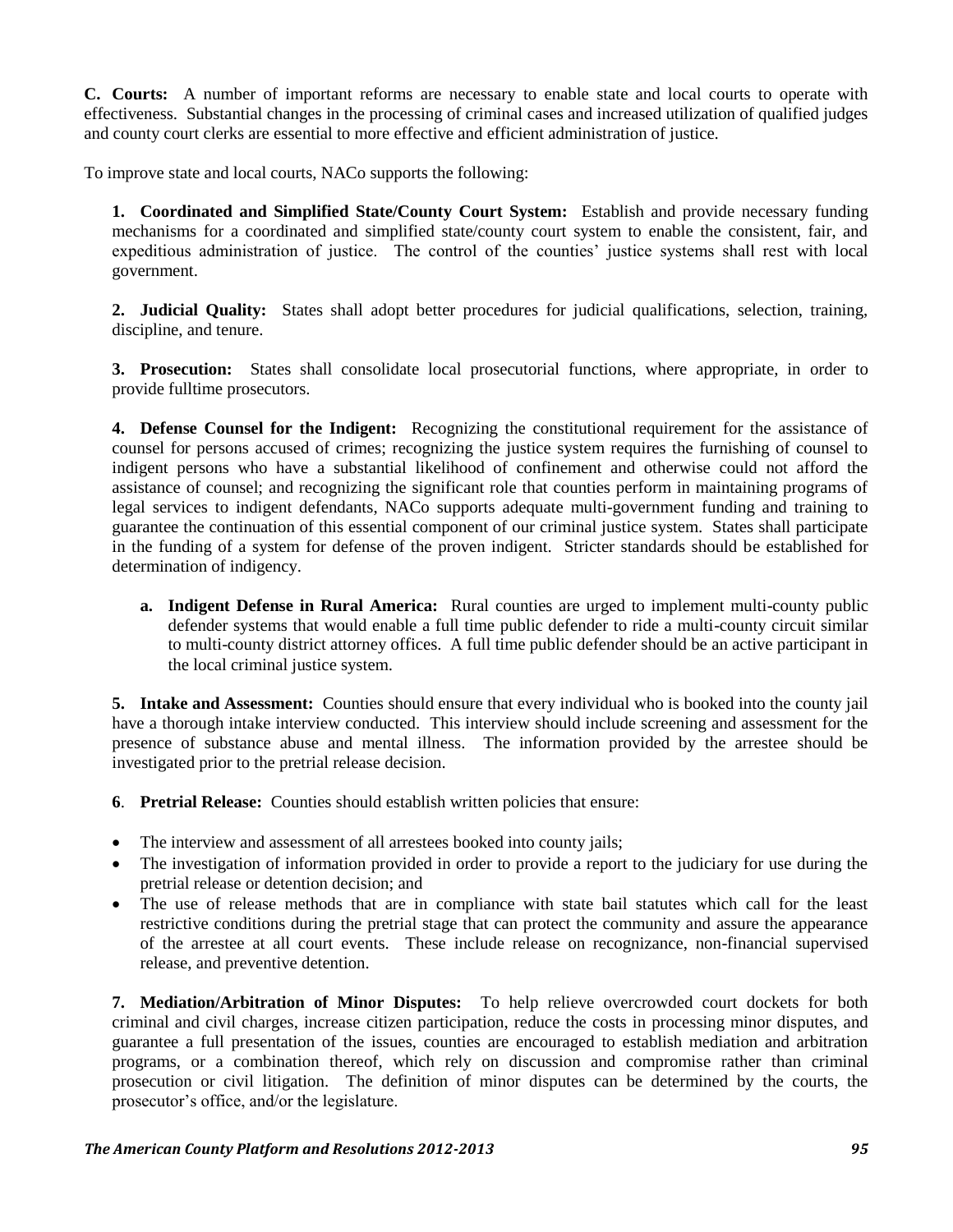**8. Linking Sentencing Guidelines to Community Corrections:** In order to reduce sentencing disparity, eliminate unnecessary confinement, establish more rational and appropriate sentencing policies, and, in general, better manage limited correctional resources – including jails and prisons – NACo supports the development and enactment of rational and uniform statewide sentencing guidelines. These should be tied to comprehensive community corrections legislation and legislatively predetermined jail and prison population maximums at both the state and local level. Such sentencing recommendations should set fixed presumptive terms for felony and serious misdemeanant populations, indicating who should go to jail or prison, and who should be placed in alternative community programs and for how long.

The guidelines should be based on an appropriate combination of offense and offender characteristics and allow judges to depart from the sentencing guidelines only in exceptional cases, when they can provide written reasons explaining why the sentence chosen is more appropriate or more equitable than that provided in the guidelines. A very thorough and rigorous monitoring system should be established.

**9. Drug Courts:** NACo enthusiastically supports the concept of drug courts. Drug courts are special courts given the responsibility to handle cases involving drug-using offenders through comprehensive supervision, drug testing, treatment services and immediate sanctions and incentives. Exceeding the constraints on offenders under standard probation or pretrial supervision, drug courts ensure close and intensive offender supervision.

The first drug court was established in Dade County, Florida in 1989, and there are now over 1,500 courts in existence, with many more being planned in the United States. The Government Accounting Office (GAO) has reported that 71 percent of all offenders entering drug courts have either successfully completed their drug court program or are actively participating in the program.

Additionally, Columbia University"s National Center of Addiction and Substance Abuse concluded that drug courts provide the most effective control of drug using offenders" criminality and drug usage while under the court's jurisdiction. Drug courts also save money. Program costs average about \$2,500 per offender, while the cost of incarcerating that same offender is between \$20,000 and \$50,000.

**D. Corrections:** It is the primary responsibility of the counties to ensure public safety and at the same time protect the constitutional rights of pretrial and convicted persons. Most individuals in the local criminal justice system eventually return to their own communities. Counties are the best suited in providing to the individual basic social and physical environments which can help him/her to take a more productive place in the community. Counties alone cannot assume the full financial burden of providing comprehensive correctional programs and therefore need to make maximum use of intergovernmental arrangements to develop the capability of assessing the risk of an individual to the community.

**1. State-County Partnership Programs for Community Corrections:** NACo supports state-county partnership programs that foster local comprehensive planning and provide a range of community alternatives to incarceration for less serious felony and misdemeanant populations. State governments should assist counties in this process by providing a stable source of financial and technical assistance.

Partnership programs should emphasize, wherever feasible, the systematic sharing of resources on a multicounty basis. Inherent in the practice of community corrections is the recognition that the community is the best place to deal with the behavior of less serious offenders and that county governments are uniquely able to coordinate, collaborate, and provide administrative leadership and oversight in developing programs suited for their communities.

**2. Community-Based Corrections:** States and counties should place increased emphasis on correctional programs within local communities. Counties should locally determine and assess their needs in developing flexible treatment programs according to the available resources within their communities.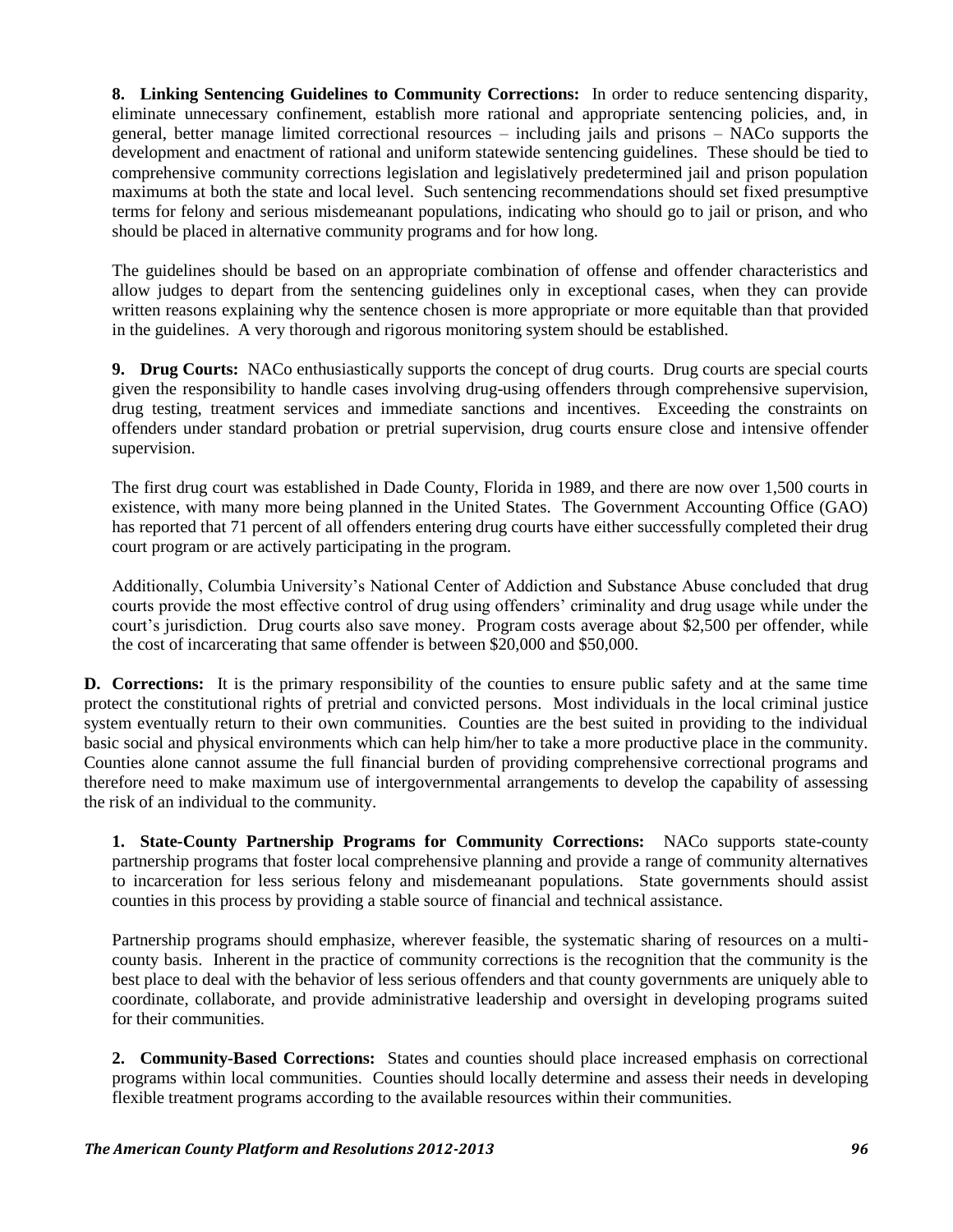**3. Intake Services:** County governments are urged to establish an intake screening process for the purpose of determining the overall needs of persons charged and assessing risks, in order to select persons charged for release on recognizance (ROR) and pretrial services programs. These programs should provide regular reports on outputs, outcomes, and needs for community-based services to the county governing board, courts, and other community agencies.

**4. Alternatives to Incarceration:** Counties are urged to minimize the cost of inappropriate incarceration by maximizing the use of existing community services. Counties should identify gaps in services and develop a systematic plan for implementing a range of alternatives to incarceration. Such programs might include ROR, work release, halfway houses, substance abuse and mental illness programs, vocational training, educational programs, and restitution.

**5. Confinement of Mentally and Developmentally Disabled:** The federal government should reduce its budgetary emphasis on reimbursement for institutionalized care and provide increased resources for community-based programs. NACo supports the goal that the mentally and developmentally disabled should not be incarcerated in local jails, and that programs to provide alternative institutional or community-based residential facilities and services should be developed.

**6. Institutional Services:** Correctional institutions of any jurisdiction – federal, state, or county – should provide humane living conditions and rehabilitation programs, as well as providing services for their offenders" well-being, i.e., medical care, recreation, counseling, etc.

**7. Multi-County Correctional Systems:** States should authorize and encourage county governments, through financial incentives and technical assistance, to contract with other counties or with other units of government for the joint establishment of multi-county correctional systems. Such systems should encompass a full range of services and sanctions in the community and provide various levels of security for those who require confinement. A systems approach must be based on comprehensive planning and should generate new opportunities for dividing or sharing responsibilities among participating jurisdictions.

**8. Quality of Personnel:** State and county governments should improve recruitment, compensation, and specialized training to attract and provide sufficient numbers of high-quality personnel to the corrections system. Minimum standards of qualification and training should be established and greater use made of paraprofessional and volunteer aides.

**9. Establishment of Standards:** States and counties should jointly plan and develop state standards for adult and juvenile detention services, personnel, and facilities. Technical assistance and financial incentives shall be provided by the state in order to assist counties to meet standards.

While NACo applauds the important work of the National Prison Rape Elimination Commission, longstanding NACo policy calls for state standards for jails and other local correctional and detention facilities developed in partnership with county government. State government should be given a reasonable time limit to develop standards for preventing rape in jails, detention centers, and prisons. However, if a state fails to take appropriate action or fails to make a good faith effort, then minimum federal standards should be implemented. NACo recognizes that the rights of all Americans are protected by both the state and federal constitutions. Therefore, if a state fails to act, NACo would support federal standards.

**10. Private Industry in County Correctional Programming:** Counties are encouraged where economically feasible to jointly develop with private industry and organized labor productive work experiences for inmates that teach marketable skills, good work habits, and provide real wages. Inmates should be judged on their productivity. Congress should, with the support of organized labor, remove restrictions prohibiting inmate-made goods from being sold in interstate commerce. The salaries from such ventures can help defray the costs of incarceration, help offenders support their families, and pay taxes and restitution.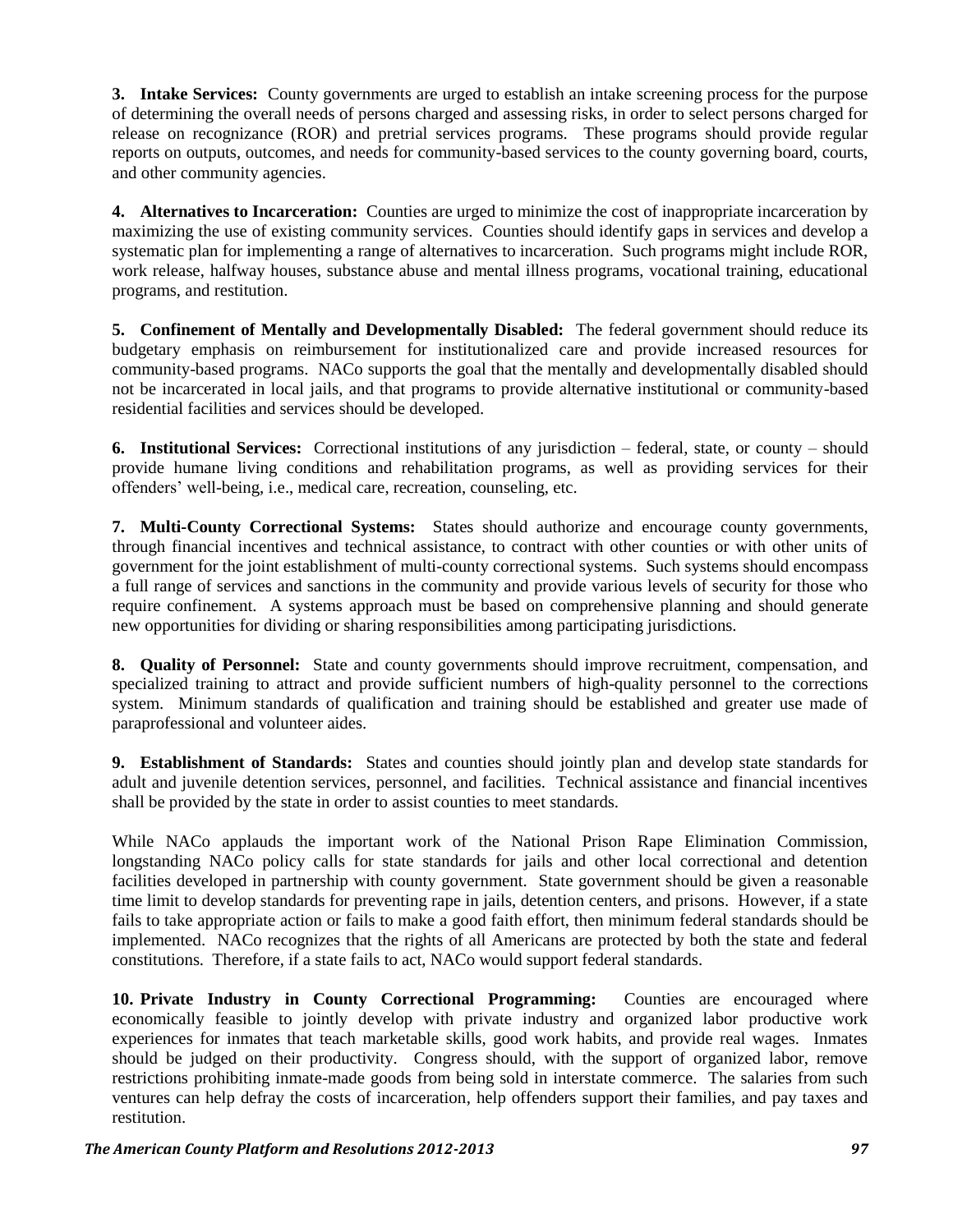**11. Federal Corrections Assistance:** The federal government should provide financial and technical assistance to counties to develop local strategies to reduce jail populations and to develop humane correctional facilities and services.

Counties lack the financial resources both to improve substandard correctional and detention facilities and services and to provide comprehensive community alternatives to secure detention for those inappropriately confined, since federal courts increasingly have mandated improvements in local correctional facilities and programs.

It is essential that greater emphasis be placed on local comprehensive planning and the sharing of facilities, programs, and services, wherever feasible, on a multi-county basis. Any standards promulgated to implement such a program should provide for effective input by local elected and appointed officials.

Existing federal programs designed to provide health and mental health services, social services, educational and vocational training, and employment services should be made available to local correctional and detention facilities.

**12. Nondiscrimination:** All corrections employment opportunities, as well as corrections programs and services, should be available without regard to race, creed, sex, national origin, or handicap.

**13. Creating State Commissions:** NACo urges that states, where lacking, establish state correctional commissions with local as well as state members to develop comprehensive state and local correctional policies.

**14. Women in Jail:** The majority of women in jail are confined for nonviolent misdemeanor offenses, and almost half have one or more children. Because of limited space and separation requirements many women are often housed in isolated circumstances, or under more restrictive conditions than their male counterparts.

NACo urges that counties consider the principle of parity in new sentencing and corrections practices for women that will provide equity of treatment and alternatives to isolation that will access the services necessary to help female offenders succeed, thereby breaking the jail cycle for themselves and their children.

**15. The Police Lockup:** NACo supports the consolidation or transfer of the police lockup function to county correctional agencies as part of a comprehensive strategy for system-wide correctional reform at the local level. In most jurisdictions such change will require intergovernmental agreements on the sharing of costs and responsibilities; and improved population controls through the expanded use of release mechanisms (citation release, release on personal recognizance, supervised release, etc.), home detention, and other alternatives to incarceration for persons charged with non-dangerous offenses. State governments should play a supportive role in furthering these goals by intergovernmental cooperation; providing financial assistance, and where necessary, providing appropriate enabling legislation. Careful planning and the involvement of all affected agencies is essential to successful implementation.

**16. Use of Federal Facilities for Correctional and Other Alternative Purposes:** NACo favors the use of federal facilities for jail purposes on the condition that the county in question has taken all reasonable measures to develop alternative programs prior to seeking the use of such facilities.

NACo supports a special intensive technical assistance program administered by the National Institute of Corrections to assist counties utilizing federal facilities for correctional purposes; and supports the full utilization of federal facilities to reflect the priorities established by Congress and the Executive Branch and local governments in addressing policy on homelessness, drugs, education, corrections, and other areas of national concern.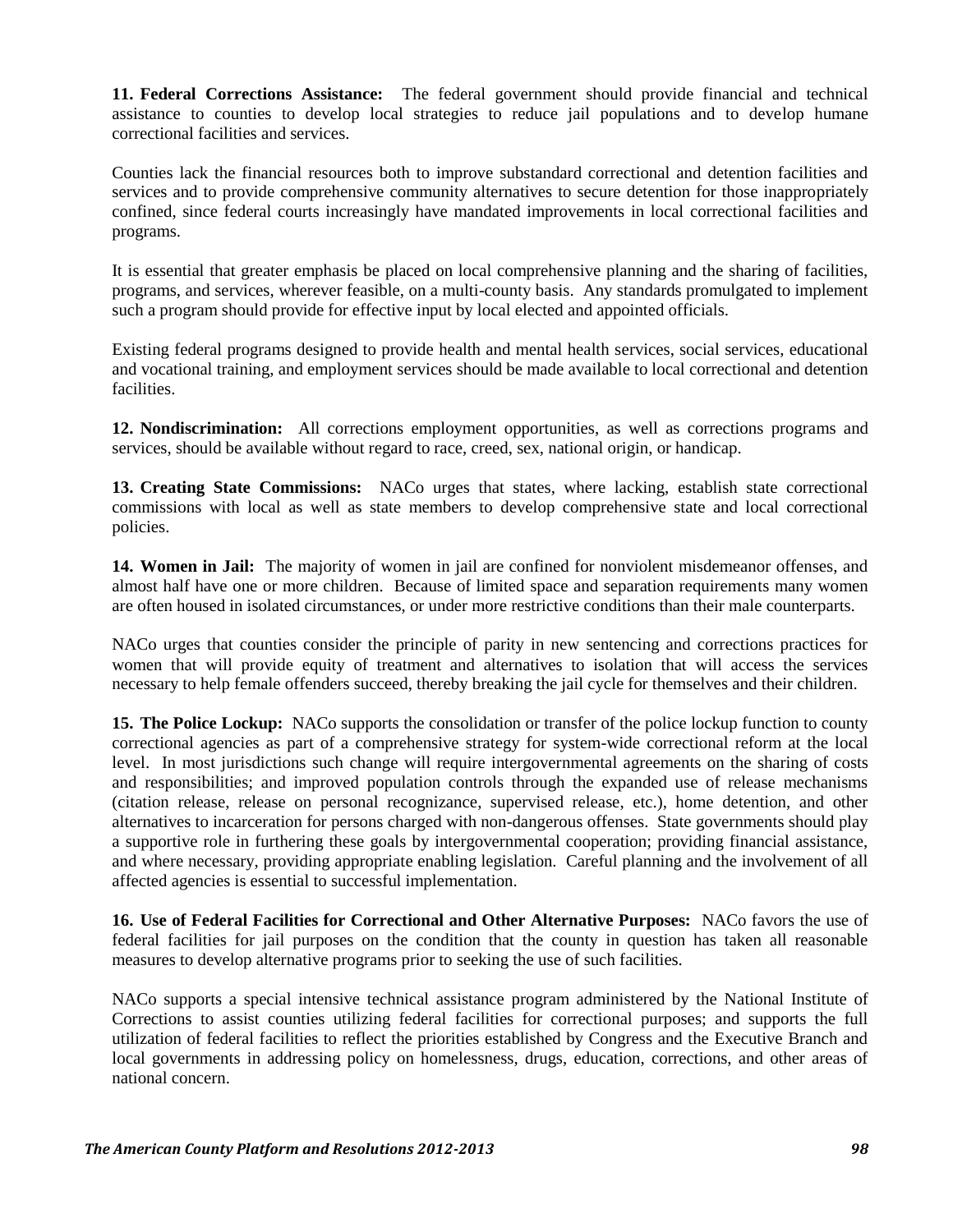**17. The Commission on Accreditation for Corrections:** This Commission performs a valuable service to the counties in advocating humane standards for local correctional institutions. Its standards are directed toward achieving improved administration, conditions, and services in said institutions.

NACo realizes the inherent value of standards and has advocated state standards developed and designed in partnership with local government and tied to state financial and technical assistance to achieve the stated goals. NACo values the work of the Commission and its Revised Standards for Adult Local Detention Facilities as an important collateral resource for improving local correctional institutions.

NACo acknowledges the important work of the Commission on Accreditation for Corrections and pledges its support in achieving closer cooperation between our respective organizations. The Commission's standards should include in its detailed commentary alternative methods for treating in the community persons inappropriately confined (e.g. public inebriates, mentally ill, etc.).

**18. Loss of Federal Entitlement Benefits for Pretrial Defendants:** Currently, a person incarcerated in a county jail or juvenile detention center in nearly all states is ineligible to retain Medicare and Medicaid benefits or Social Security Disability Insurance (SSDI) once they enter the facility. U.S. Code of Federal Regulations, Title 42, Part 435.1009 states that Federal Financial Participation (FFP) is not available for services provided to individuals who are inmates of public institutions. As a consequence, the cost of medical care for these inmates becomes a non-federal responsibility (typically borne by county governments) upon arrest and detention. The cost to counties for persons who would otherwise be receiving federal entitlement payments is significant based on county estimates. The vast majority of states are unable to provide the nonfederal cost of providing medical services to FFP eligible persons and tend to terminate or sometimes suspend eligibility.

If the individual has been terminated from these programs, it may take months for these federal benefits to be restored once they leave the institution. What is clear is that the immediate cessation of benefits occurs prior to the issuance of formal charges or conviction when the individual is presumed innocent.

Many people charged with crimes and awaiting trial are released upon posting of bond, released on their own recognizance, released under house arrest, or other alternative means of detention. These accused people (who have not been convicted of a covered crime) continue to be eligible for benefits under Medicare, Medicaid, or SSDI while awaiting trial. Some individuals who are charged with crimes and incarcerated in county jails are ultimately acquitted of the crime or the charges may be dropped and the individual released.

Therefore, NACo supports changes in current federal policy that will allow a person receiving federal benefits who has been charged with a crime but not convicted to continue to be eligible for such entitlements including, but not limited to Medicare, Medicaid, Supplemental Security Income (SSI), Social Security Disability Insurance (SSDI), Veterans, and Children"s Health Insurance Program (CHIP) benefits until such time as they may be convicted and sentenced to an institution.

**19. Bail Practices and Release Options:** NACo recommends that to ease the financial burden of bail on poor defendants, all states enact defendant-based percentage bail laws. NACo also recommends that states and localities make greater use of such non-financial pretrial release options such as citation release and release on recognizance where there is a reasonable expectation that public safety will not be threatened.

Further, NACo recommends, where not already incorporated in state statutes, enacting legislation requiring the court to consider danger to community safety in judicial determinations of bail or other pretrial options, and providing for the preventive detention of those shown to be incorrigible, repeat violent crime offenders.

NACo recommends that all counties establish a written set of policies and procedures aligned with state statute, national professional standards, and best practices on the pretrial release decision. This includes screening of all arrestees booked into county correctional facilities; the investigation of arrestees' background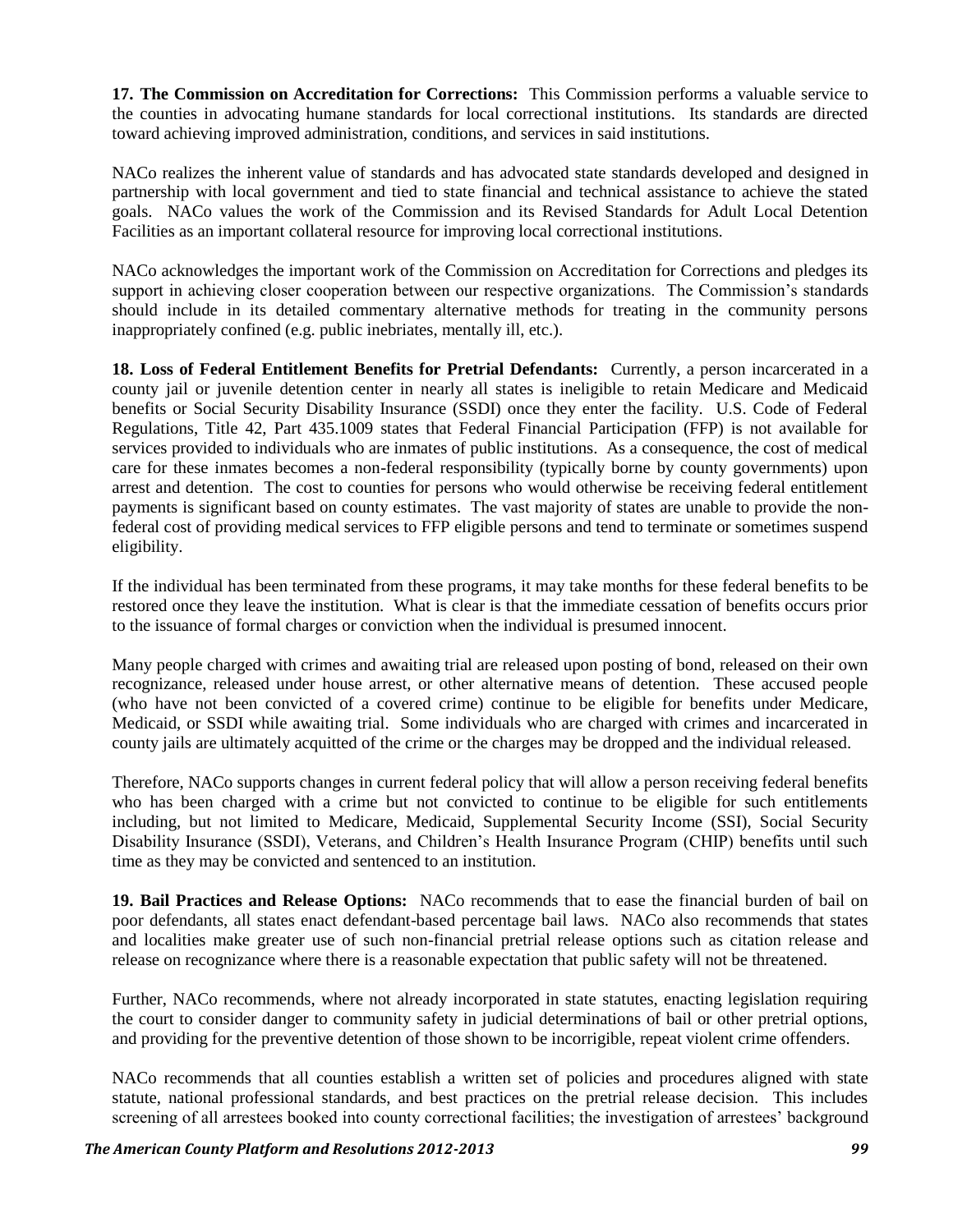information in order to provide a complete and accurate report to the judiciary for use during the pretrial release decision; and the option for the court of placing arrestees on supervised release to be monitored until disposition of case.

**20. Federal-State-County Partnership Programs for Community Corrections:** NACo supports statecounty partnership programs that foster local comprehensive planning and provide a range of community alternatives to incarceration for less serious felony and misdemeanant populations. The federal government should provide incentive funds to assist states and counties in developing or enhancing Community Corrections Acts. State governments should assist counties in this process by providing a stable source of ongoing financial and technical assistance. Partnership programs should emphasize the role of the private sector and encourage, wherever feasible, the systematic sharing of resources on a multi-county basis. Inherent in the practice of community corrections is the recognition that the community is the best place to deal with the behavior of less serious offenders and that county governments are uniquely able to coordinate, collaborate, and provide administrative leadership and oversight in developing programs suited for their communities.

**21. In Support of the National Commission on Correctional Health Care:** NACo encourages the nation"s jails to seek voluntary accreditation through the use of the National Commission on Correctional Health Care"s (NCCHC) Standards for Health Services in juvenile and adult confinement facilities and encourages all correctional health professionals to maintain their professional credentials and seek recognition through NCCHC"s Certified Correctional Health Professional Program.

**22. Federal Incentives to Promote Comprehensive State-County Partnership Programs in Corrections:** For many years NACo has called for new alliances between counties and state governments to better manage jail and prison populations and community corrections/detention programs.

At the time when county correctional expenditures account for about one-third of total state and local outlays, Congress has eliminated language, under Title II of the 1994 Crime Act, that made it mandatory for states to consult with counties and to share funds with them for certain purposes in accordance with a "comprehensive" state plan certified by the Attorney General of the U.S.

Consequently, NACo calls on Congress to require a mandatory pass through of Title II funds to counties to be used in support of state-county partnership programs, including the implementation of statewide sentencing guidelines, community corrections acts, and other local programs or detention facilities set forth in a statewide plan. State associations of counties should be intimately involved in the design and development of such programs.

**23. Appointment of Statewide Task Forces and Use of Neutral Facilitation to Resolve Statewide Correctional Disputes:** NACo strongly supports the appointment of state task forces made up of senior representatives of key constituent organizations including the state associations of counties, the state municipal league, the state sheriffs' association, the governor, chief judge, among other key local and state organizations and individuals. A neutral board-certified facilitator should assist the parties in designing and implementing "win-win" solutions for safely lowering jail as well as prison populations.

# **COMMUNITY CRIME PREVENTION**

Criminal justice professionals readily admit that without citizen involvement in crime prevention activities the traditional criminal justice agencies cannot control crime. Although swift apprehension and certainty of punishment can be a crime deterrent, and more research, coordination, and resources are badly needed by the county criminal justice system, the involvement of citizens in helping the public agencies apprehend and adjudicate offenders is also essential.

Beyond helping public agencies become more effective, citizens have two additional roles: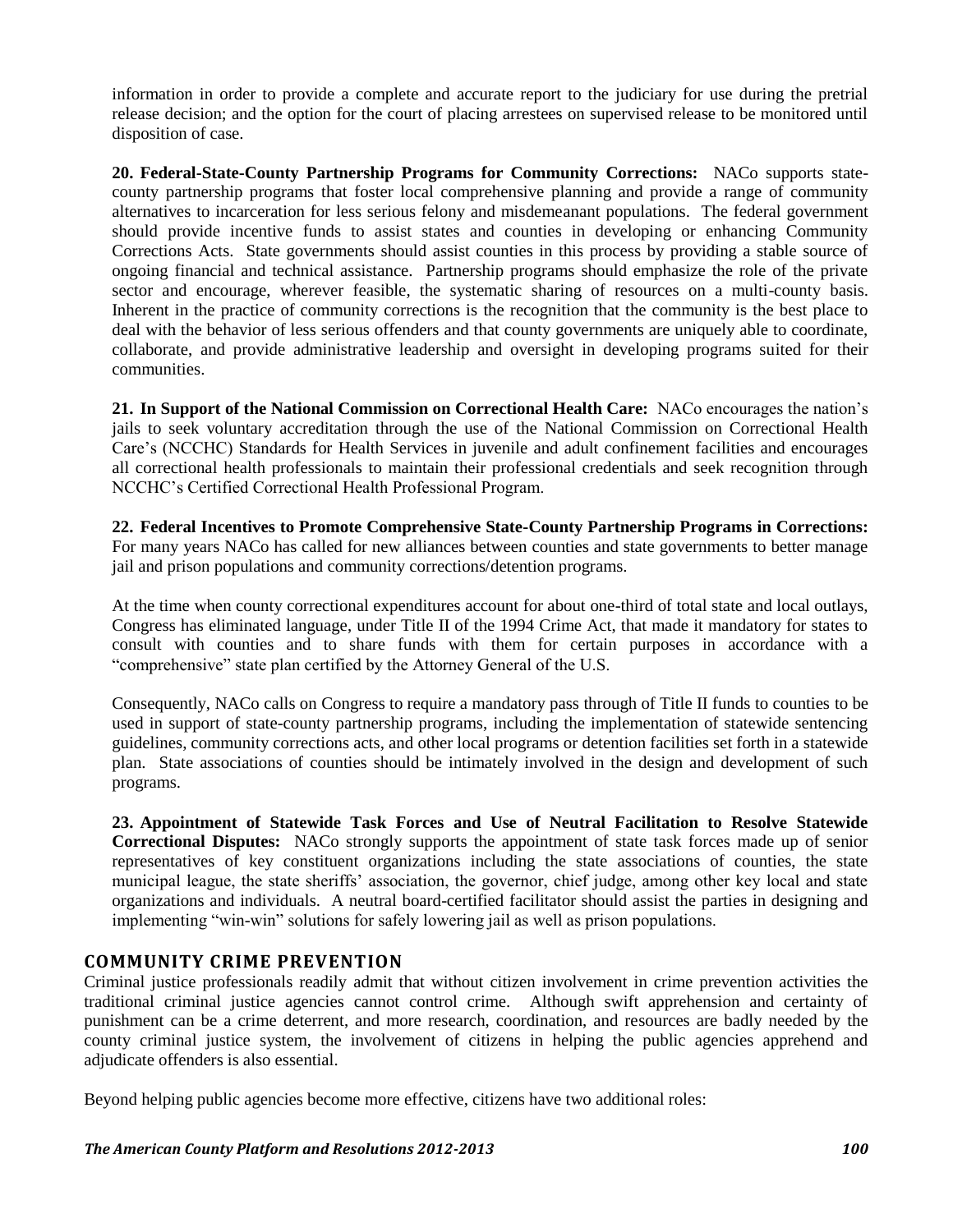- reduce the opportunities for crime among potential victims through public education and target hardening; and
- alleviate social and economic problems associated with crime.

Federal and state agencies should aid counties in assisting citizen groups with crime prevention activities. Citizen groups should have a role in designing crime prevention programs, and they should receive grants to implement crime prevention activities. County officials, in conjunction with criminal justice agency heads, should develop criteria for selecting citizen groups that are representative of their communities and are accountable for resources provided them. Such programs should be initiated and implemented only after consultation and participation by elected county officials.

### **CONTROL OF FIREARMS**

NACo supports the enactment of appropriate federal, state, and local legislation that would strengthen criminal sanctions relating to the illegal possession or sale of firearms.

NACo further supports legislation providing for mandatory prison sentences for the use of dangerous weapons in the commission of a felony.

NACo also supports the provisions of the 1968 Gun Control Act and the Omnibus Crime Control and Safe Streets Act, which are directed at preventing possession of handguns by proscribed groups of people.

These Acts stipulate that the following individuals are ineligible to receive firearms: fugitives from justice; persons under federal or state felony indictment; persons convicted of a federal or state felony; persons ineligible by state or local law to possess a firearm; minors (under eighteen for rifles and shotguns, and under twenty-one for handguns); adjudicated mental defectives or persons committed to a mental institution; unlawful users of or addicts to any depressant, stimulants, or narcotic drug; felons; persons dishonorably discharged from the U.S. Armed Forces; mental incompetents; former U.S. citizens; and illegal aliens.

In order for the intent of these laws to be fulfilled, an effective method is needed to verify a purchaser's eligibility. NACo supports the requirement of a reasonable waiting period for the purchase of a handgun to allow for a records check, where possible, to ensure that the purchaser is not ineligible under existing federal law to possess a handgun.

**A. Reducing the Supply of Illegal Guns to Criminals and Juveniles:** NACo recognizes that many guns used in crime are purchased from gun dealers by illegal gun traffickers who distribute them to juveniles and criminals, both in the same state and through illegal interstate gun trafficking to those in other states, and through international gun trafficking to international criminals, drug dealers, and terrorists.

The tracing of all recovered firearms with ATF"s National Tracing Center leads to the disruption of illegal gun trafficking by enabling law enforcement to identify and incarcerate illegal traffickers, and by enabling municipalities, counties, and states to identify local, regional, and national patterns in the illegal gun supply.

Moreover, many jurisdictions are instituting comprehensive crime gun tracing to assist in reducing illegal gun trafficking, especially since tracing all recovered firearms need not cost any additional money or manpower because it can be done through existing communications systems such as NLETS; and the states of Connecticut and Illinois have enacted statewide tracing legislation.

NACo encourages counties to adopt as a countywide strategy the tracing of all firearms that have been seized or confiscated in order to identify the illegal sources of firearms that supply criminals and juveniles in our nation"s counties, and also endorses state and federal legislation and state and federal funding to facilitate statewide tracing measures.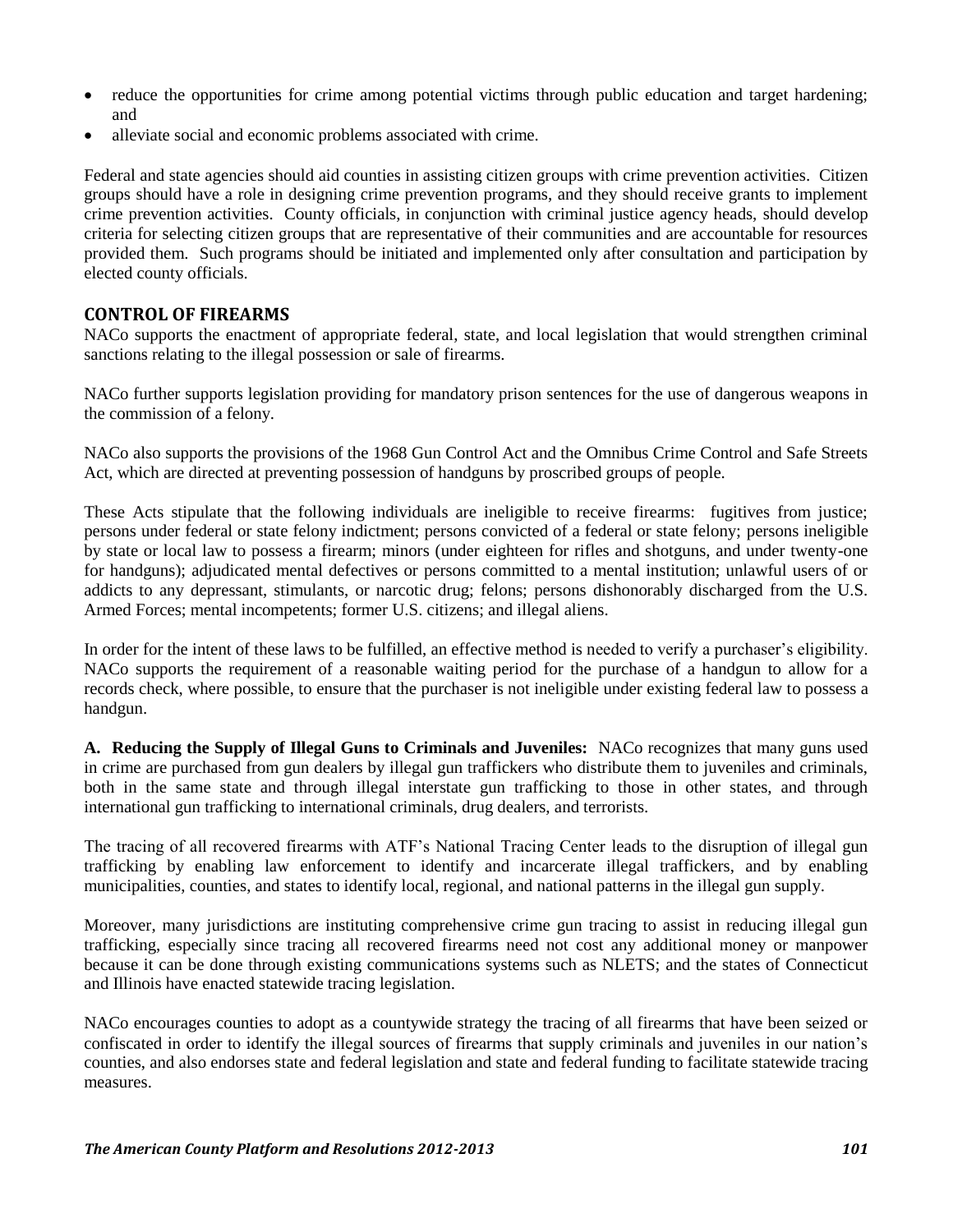**B. National Child Safety Lock Up:** Recognizing that an estimated 1.2 million latchkey children have access to loaded and unlocked firearms, NACo endorses National Child Safety Lock legislation.

**C. Safe Ownership of Firearms:** NACo recommends that counties actively promote firearm safety programs of proven effectiveness as part of a comprehensive strategy to deal with the use of firearms.

### **FEDERAL SUPPORT FOR FORENSIC SCIENCES – DNA INITIATIVE**

Recognizing that in a number of states and counties death investigations are being performed by individuals who lack sufficient training and expertise to determine the cause and manner of death, NACo calls for the creation of a national research and technical assistance project to create or enhance statewide training and certification programs.

NACo fully supports and strongly encourages the implementation and full funding of the National Forensic Sciences Improvement Act, which will provide grants to existing local and state forensic laboratories to improve productivity, quality measures, and overall operation, and achieve professional certification based on generally accepted forensic science performance standards, common definitions and protocols.

NACo supports and encourages the implementation and funding of the Administration"s DNA initiative as part of the funding for state and local forensic sciences under the Paul Coverdell National Forensic Science Improvement Act.

DNA testing is one of several problems facing state and local crime labs in their efforts to support public safety. These problem areas vary from region to region and include backlogs in narcotics cases, fingerprint examinations, firearms evidence, forensic toxicology evidence and trace evidence. In order to fully realize the tremendous potential that crime labs offer to the criminal justice system to identify the guilty and free the innocent, federal funds for forensic science support are better invested through the Paul Coverdell National Forensic Science Improvement Act. This act permits local agencies to define their particular priority, whether it is DNA or any other forensic science area, including the medical examiner-coroner office.

# **FEDERAL REIMBURSEMENT PROGRAMS**

**A. SCAAP:** NACo supports full federal reimbursement of state and local costs of incarcerating undocumented criminal aliens. SCAAP provides partial reimbursement to states and counties for the costs associated with the detention and incarceration of undocumented criminal aliens. Although it is the federal government's responsibility to protect and secure our nation"s borders, counties incur millions of dollars in un-reimbursed expenses each year as a result of housing undocumented individuals who violate state or local laws. It should be noted that counties are responsible for processing and prosecuting illegal aliens, and, in many cases, must provide medical care and other services to these individuals. Counties bear a disproportionate share of the criminal justice-related costs associated with illegal immigration. As a result of having to house pre-trial and convicted aliens, our counties are forced to divert funds from other important local programs in areas such as healthcare, social services, and key public safety-related programs. Counties are concerned that while SCAAP-related costs to local jurisdictions have been rising, the level of reimbursement provided by the federal government remains grossly inadequate.

# **ORGANIZED CRIME**

NACo recognizes that any success in combating organized crime will require a greater commitment of resources and imagination at all levels of government. Coordination at the local level with the necessary legal tools for gathering evidence and the power to grant witness immunity is essential. Investigations must be carried out with a broader focus than merely the prosecution of individual cases.

**A. Investigation:** Special grand juries should be impaneled by the appropriate U.S. District Court for the sole purpose of investigating organized crime within its jurisdiction.

**B. Witness Immunity:** Federal and state statutes that grant general witness immunity should be enacted.

*The American County Platform and Resolutions 2012-2013 102*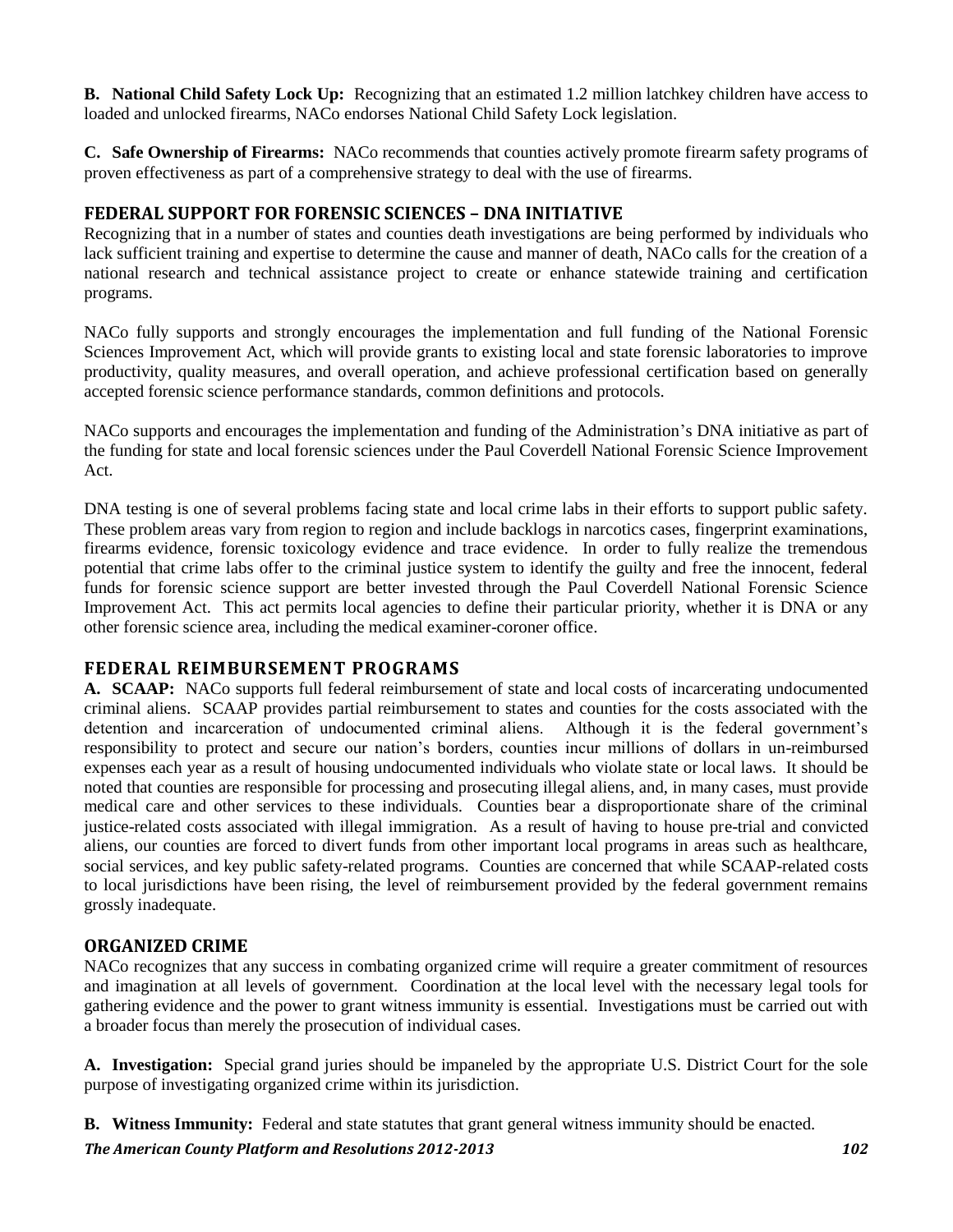**C. Organized Units:** State or regional organized crime intelligence units should be established and their activities coordinated.

# **JUVENILE JUSTICE AND DELINQUENCY PREVENTION**

**A. General Recommendations:** Federal justice grant funds should go directly to counties, with the following requirement: leadership from all entities working to prevent, reduce and control juvenile crime must collaborate in the preparation of a comprehensive plan. Elements of such a plan shall include, but not be limited to:

- strategies, programs, services, and supports designed to prevent delinquency through provision of resiliency factors which offset risk factors;
- strategies, programs, services, and supports designed to intervene early and effectively when delinquent behavior is encountered utilizing the least restrictive approach; and
- strategies, programs, services, and supports which protect the community, hold offenders accountable to individual victims and the community, and which remedy the skill and competency deficits of offenders.

Since 1974, the Juvenile Justice and Delinquency Prevention Act has been a major catalyst in producing positive change in the juvenile justice system and in creating preventive and interventive approaches for youth. Societal change has heightened concern for a community"s ability to address the rise in violent juvenile crime at increasingly younger ages. In light of this trend, NACo proposes that the Juvenile Justice and Delinquency Prevention Act promote the following essential principles:

- collaborative planning and authority at the local level;
- all federal monies coming to local communities shall be distributed through the collaborative planning process at adequate and sustaining levels of support;
- core requirements in the Act shall be preserved;
- violent and repeat offenders need to be identified in order to provide appropriate interventions; and
- encouragement of prevention, education and treatment strategies for juveniles involved with illegal substances.

**B. Countywide Collaboration:** The primary responsibility for ensuring the comprehensive delivery of services to control and prevent juvenile delinquency resides with local government. The unique role of county government in this process – as the primary provider at the local level in health, social services, juvenile corrections – provides the organizational framework for constructing a comprehensive strategy to provide for community protection, offender accountability to victims, and the supports and services necessary to positively change offender behavior. Programs and services must seek to combine early problem identification and assessment with appropriate and timely interventions.

Program planning, development, and implementation should involve a wide variety of organizations and individuals, including public, private, and voluntary sectors to achieve the goals of a comprehensive plan, and to ensure access by youth to available services. The Juvenile Justice and Delinquency Prevention Act of 1974 and, especially, its 1992 Title V Amendment funding prevention at the local government level provides vital financial and technical assistance to state and local governments to strengthen the juvenile justice system through collaborative efforts to prevent and control delinquent behavior. The funds and processes of the Act, when combined with other federal and state resources and mechanisms, can assist in the development of programs and services to assist troubled youth.

**1. Government Responsibility for Juvenile Programs:** The executive and legislative branches of local government share primary responsibility for the overall planning, regulation, and administration of juvenile programs, delinquency prevention, and youth development services for the community.

**2. Organizational and Planning Capacity:** Counties should develop an organizational planning capacity to develop and coordinate a full spectrum of youth development and delinquency prevention services and to ensure accountability for service delivery in their communities. Whole communities – including a wide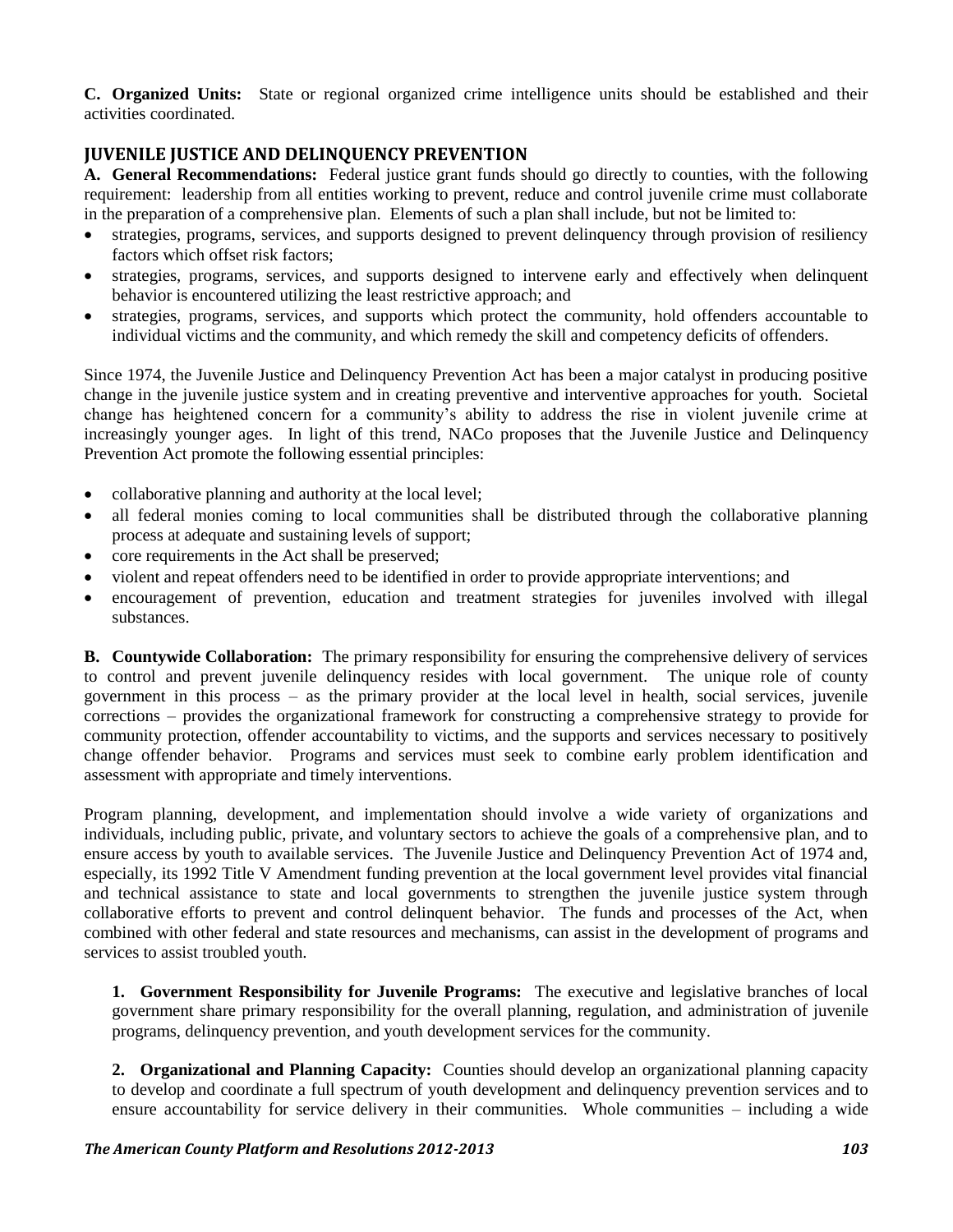variety of public, private, and volunteer organizations and individuals – should be mobilized to be involved in planning and implementing national strategies to prevent delinquency and to ensure access to services.

Counties should take the lead in structuring interagency partnerships, involving all strata of government, business, education, and the community, to develop comprehensive community based services for at risk children and families. Counties should use their budgetary powers to leverage cooperation and collaboration.

The organizational structure should accommodate strong local control and should reflect the unique characteristics of each community. The organizational structure should provide flexibility to local units of government and service providers to plan and prioritize services based on the needs of the individual or family.

**3. Planning and Implementing a Comprehensive Strategy:** The process of planning and implementing a comprehensive strategy is crucial to the prevention and control of juvenile delinquency. Counties should take a leadership role in assuring that the following essential elements are included:

- Take a community-wide approach;
- Create ownership:
- Reach the diverse groups in the community;
- Include key elected officials and grassroots community leaders;
- Give priority to protective factors that are most promising in addressing risk; and
- Gain the commitment of all stakeholders to a long term, sustained effort of rebuilding the community's social infrastructure.

The most effective approach is one that increases resiliency by protecting youth from health and future jeopardizing risks in all areas that affect youths" lives from the time of birth, including the family, school peer group, and community.

**4. Juvenile Justice System:** The traditional role of the juvenile and family court is to treat and rehabilitate the dependent or wayward minor, using an individualized approach and tailoring its response to the particular needs of the child and family, with goals of responding to the needs of the troubled youth and their families; providing due process while recognizing the rights of the victim; rehabilitating the juvenile offender; and protecting both the juvenile and the public. Juvenile justice systems must develop a better balance among individual treatment, accountability to victims and community protections if they are to effectively address serious, violent, and chronic juvenile crime; and keeping youth from deeper penetration into the juvenile justice system where appropriate.

**5. Juvenile Court Jurisdiction:** The jurisdiction of the juvenile court should be limited to those acts that if committed by an adult would constitute a crime, and to dependent and neglect cases.

**6. Continuum of Interventions:** An effective juvenile justice system is one that provides a continuum of services and interventions combining accountability and sanctions with increasingly intensive treatment and rehabilitation. This continuum must be wide-ranging to fit the offense and include both intervention and a secure corrections component. The intervention components include the use of immediate response, intermediate sanctions such as victim-offender mediation and victim restitution, community service, intensive supervision, probation and competency development within the least restrictive environment. The secure corrections components may include but not be limited to community confinement, state training schools, ranches and camps.

**7. County Strategy for Front End Investment to Prevent Crime:** A decade of cuts in domestic spending has reduced or eliminated many of the services that have traditionally protected America's at-risk children and families.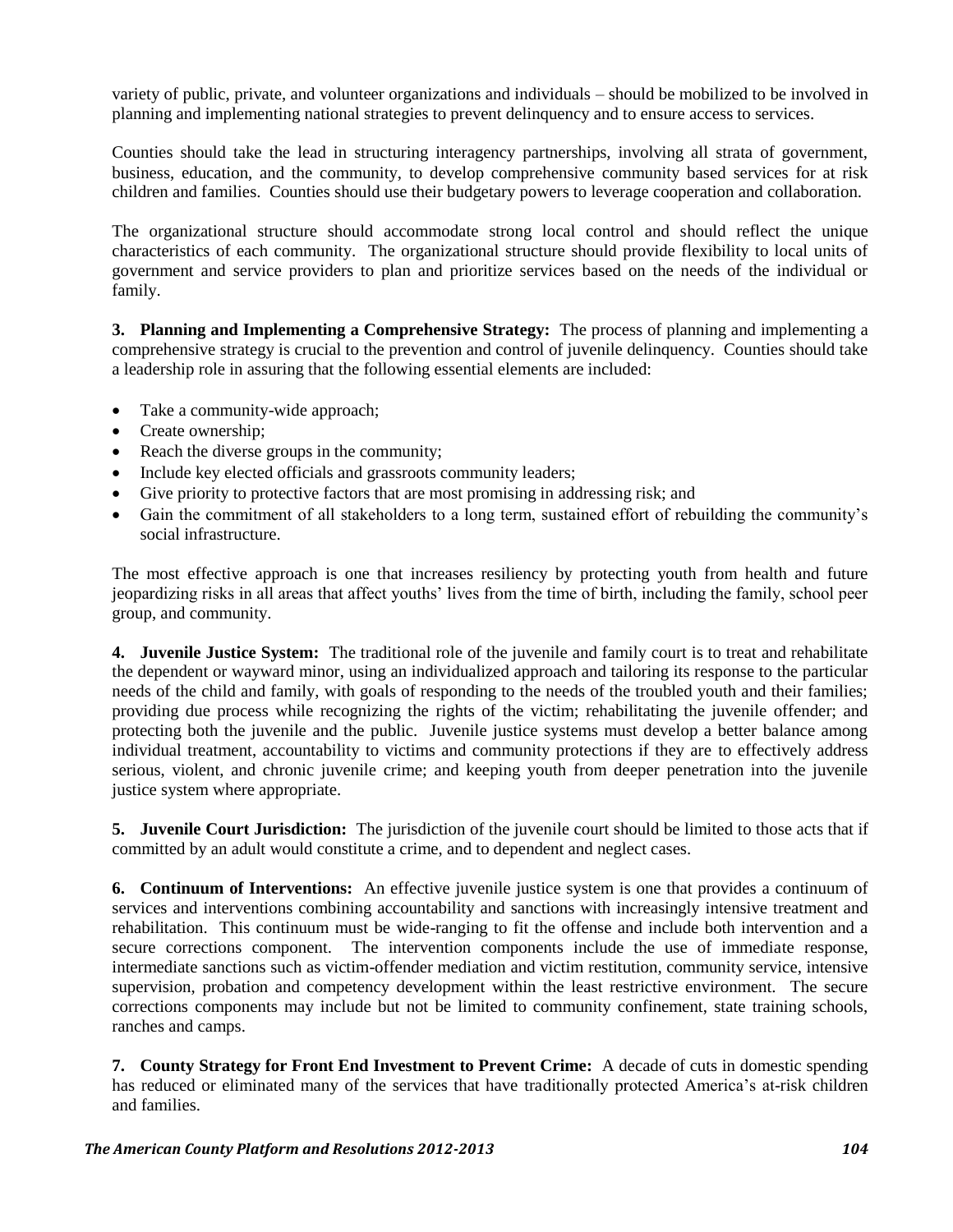A decade of massive increases in the construction of jails and prisons at the state and local level has not resulted in any significant decrease in the level of crime. In fact, during this same time, we have witnessed a dramatic increase in the incidence of violent juvenile crime. A number of quantitative studies document the theory that front-end investment in youth development is the most effective means to prevent crime.

NACo, therefore, calls for a National Front-End Youth Investment Policy. We urge Congress and the Administration to work with state and local government in designing and funding effective prevention and early intervention strategies for children and families. These include health, shelter, education and employment.

Counties must develop partnerships with business and industry, education, private sector, volunteer, and human services agencies, and all strata of government to plan and deliver a broad range of supports and services for at-risk children and families that address the needs of the whole person.

Relevant research on human brain development and its linkage to the growing threat of violence perpetuated by children shows that through abuse, neglect, and a general lack of nurturing, many youthful offenders have sustained lasting neurological damage that interferes with their ability to reason, to feel, and to regulate their emotions and behavior.

Moreover, the factors that put children at risk for developing violent personalities also often relate to prenatal care and development (including malnutrition, parental addictions, and physical and psychological trauma) and the lack of "bonding" and development with strong, positive adult models.

This research has caused a number of counties to reassess their strategies for preventing crime. NACo recommends flexibility and federally funded programs, including crime prevention, Temporary Assistance for Needy Families (TANF), education and others to allow counties to design and implement comprehensive countywide strategies to provide a full continuum of services for families and children with special focus on early prevention prenatal to age three.

**8. Exploited and Missing Children:** No one determinant of juvenile crime can be identified, however, research does point to a relationship between child physical and sexual abuse and neglect and future emotional and behavioral problems, including criminal involvement.

NACo supports the Missing Children Act as amended which established the National Center for Missing & Exploited Children® (NCMEC).

NCMEC operates a toll-free, 24-hour telephone hotline for reporting cases of missing children; maintains the CyberTipline®, a resource for the public to report occurrences of child sexual exploitation; and provides assistance to law-enforcement and the public in the location, recovery, and prevention of missing and sexually exploited children. NCMEC has developed programs designed to reach into communities to prevent occurrences of child abduction and sexual exploitation. Counties are urged to make use of its resources.

NACo supports sex offender laws requiring convicted sex offenders to register their addresses with law enforcement. Recognizing the ambiguity in sex offender registration and community notification laws and increased mobility between jurisdictions, NACo further supports county and statewide efforts for increased funding of sophisticated measures of tracking sex offenders, specifically the satellite tracking of convicted sex offenders. Counties should adopt a nationally uniform system to prioritize sex offenders according to dangerousness as well as a nationally uniform reporting system.

**9. Juvenile Court Jurisdiction:** The jurisdiction of the juvenile court should be limited to those acts which, if committed by an adult, would constitute a crime and to dependent and neglect cases.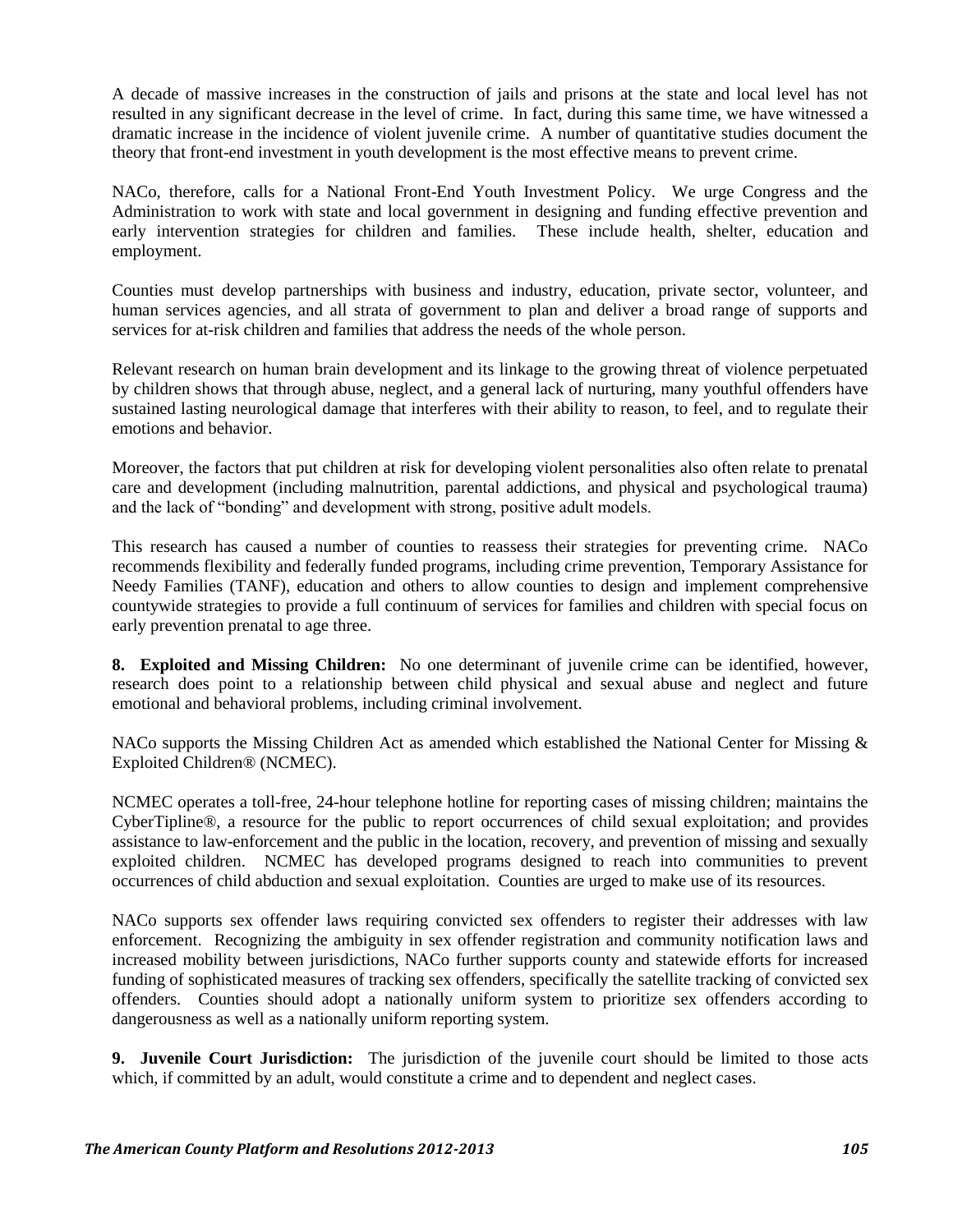**10. Transfer of Juveniles to Adult Court:** Current research confirms that the portion of the brain that controls and suppresses impulses, and is critical to good judgment and decision-making, is not fully developed in youth under age 18. Youth have difficulty thinking of consequences under stress and managing powerful impulses without adult help. Therefore, they should not be viewed as acting with the level of moral culpability that characterizes adult criminal conduct. Further, 75 percent of youth under the age of 18 sent to adult facilities will be released by the age of 22. They likely will have not been held fully accountable for their actions. These youth will have been denied adequate education, mental health, drug treatment, and employment skills training. In light of these facts, NACo opposes trying and sentencing youth in adult criminal court, except in the case of a chronic and violent offender, and then only at the discretion of a juvenile court judge.

It is harmful to public safety, as well as young offenders, to confine youth in adult jails, where they are eight times more likely to commit suicide, five times more likely to be sexually assaulted, and, upon release, much more likely to re-offend than youth in juvenile detention. NACo supports the reform of state laws that inappropriately send far too many youth under the age of 18, including first-time and non-violent offenders into the adult criminal justice system.

NACo supports that the decision to transfer a juvenile to adult court should be made by a juvenile court judge or jury.

**11. Unaddressed Mental Health Needs:** NACo believes that children suffering from mental disease require effective assessment, diagnosis, and treatment. NACo advocates for non-institutional, community and family-based treatment for children with mental illnesses. The juvenile court system is largely ineffective at identifying – much less treating – mental health problems. Yet, fifty to seventy-five percent of kids in juvenile detention facilities have diagnosable mental illnesses. Juvenile court professionals must use culturally sensitive and comprehensive assessments, and, whenever viable, family and community-based treatment interventions to recognize and treat symptoms of mental illnesses. NACo also supports continued eligibility of federally funded health benefits of juveniles arrested and held in pre-trail detention.

**12. Sexual Abuse and Domestic Violence:** Research indicates that sexual abuse of a child is a risk factor for later offending by that child. NACo supports efforts to eliminate both physical and psychological abuse of children. Juvenile crime places an enormous financial and social burden on counties. Efforts must be placed on the prevention of child abuse and neglect, interrupting the cycle of violence. Elected county officials should use their budgetary powers to leverage interagency cooperation and coordination. Criminal justice, juvenile justice, public health and social service agencies should be encouraged to design and implement programs that will better protect children. Coordinated responses are also necessary to improve measures to deal with children who have already been victimized.

**13. Gang Violence:** The prevention and control of crime, including gang violence, is at its roots a community issue. While social disorganization and the presence of crime and drugs in the neighborhood pose a small risk of violence when measured on an individual level, both of these risk factors have a substantially greater effect on the neighborhood (and community) level. Therefore, NACo supports efforts that strengthen local governments in implementing a comprehensive approach to the prevention and control of gang violence.

**14. Racial Disparities:** From the point of arrest to sentencing and confinement, minority youth receive harsher sanctions than their white counterparts. African American youth are six times more likely to be sentenced to a juvenile facility and nine times more likely to be sentenced to an adult facility for violent offenses, as compared with white youth charged with the same crimes. Latinos are also over represented of the youth population sentenced to adult prisons.

Clearly no single policy will result in the eradication of racism, poverty, and other powerful forces that contribute to the current racial composition of detention centers. Detention reform, however, should seek to eliminate systemic bias so that the juvenile justice system does not exacerbate or contribute to the impact of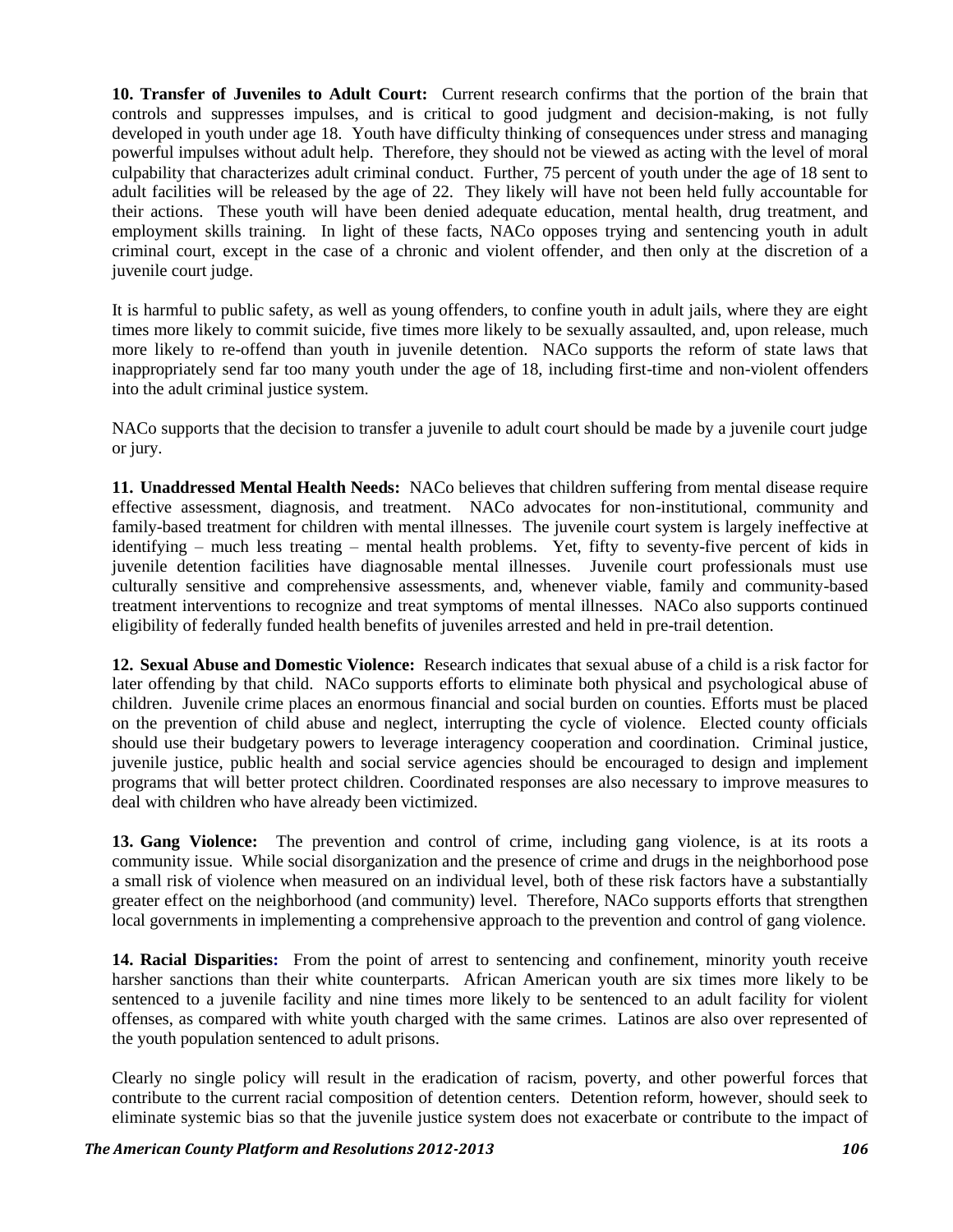those forces. Detention reform that effectively addresses over-representation of minorities in secure facilities should accomplish at least two measurable changes: the rate at which minority youth are detained should decline and the number of minority youth in detention should decline over time. In order to achieve these changes juvenile justice professionals should consider the following strategies:

- Develop objective admission screening instruments;
- Create new or enhanced alternatives-to-detention programs;
- Expedite case processing to reduce lengths of stay; and
- Develop new policies and practices for probation violations, warrents and "awaiting placement" cases.

Financial assistance to develop these programs and policies may be available from state juvenile justice advisory committee formula grant funds. NACo believes that children deserve to be treated fairly, regardless of race and/or ethnicity. NACo urges policy makers to craft solutions that educate police, officers of the court, and correctional/rehabilitative service providers to remove racial inequalities from the juvenile justice system.

**15. Limit Use of Secure Detention:** Despite a continual decline in juvenile offending over the past decade, the population of youth confined in pre-trial secure detention has steadily grown. Today, an alarmingly high number of youth with serious emotional, behavioral and substance abuse issues, and a disproportionately high number of youth of color, are behind locked doors awaiting court hearings.

On an average day, more than 27,000 youth are estimated to reside in locked detention centers – a number that has grown 72 percent since the early 1990s. It is also estimated that 300,000 to 600,000 children and teens cycle through secure detention facilities each year in the U.S. These numbers are especially poignant when you realize that most are young, nonviolent, relatively minor offenders – some of whom will be acquitted of all charges – most of whom do not need to be there at all. NACo calls upon state and local policy makers, through funding and legislation, to support the philosophy that youth should be placed in the least restrictive, appropriate environment and be removed from secure detention as quickly as possible, taking public safety into account. NACo also supports continued eligibility of federally funded health benefits of juveniles arrested and held in pre-trial detention.

**16. Prevention of Victimization:** Programs should be developed which identify victims and potential victims; educate parents about the importance of maintaining up-to-date records of their children; teach children the difference between nurturing contact and exploitative contact and ways to protect themselves; teach parents about the threat of exploitation; and educate children about the skills they need as a future parent to create an environment to protect their own children.

The Office of Juvenile Justice and Delinquency Prevention (OJJDP) should develop crime prevention materials specifically directed at child abduction, abuse and sexual exploitation.

**17. Juvenile Detention Facilities and Community Confinement:** Juvenile offenders whose presenting offense is sufficiently serious or who fail or respond to intermediate sanctions as evidenced by continued reoffending may be appropriate for community confinement in a juvenile detention facility. Offenders at this level represent the more serious and violent offenders among the juvenile justice system correctional population.

The concept of community confinement provides secure confinement in small community-based facilities that offer intensive treatment and rehabilitation services. These services include individual and group counseling, educational programs, medical services, and intensive staff supervision.

Proximity to the community enables direct and regular family involvement with the treatment process as well as a phased reentry into the community that draws upon community resources and services. Counties are urged to remove juveniles from correctional facilities which detain accused or adjudicated adults.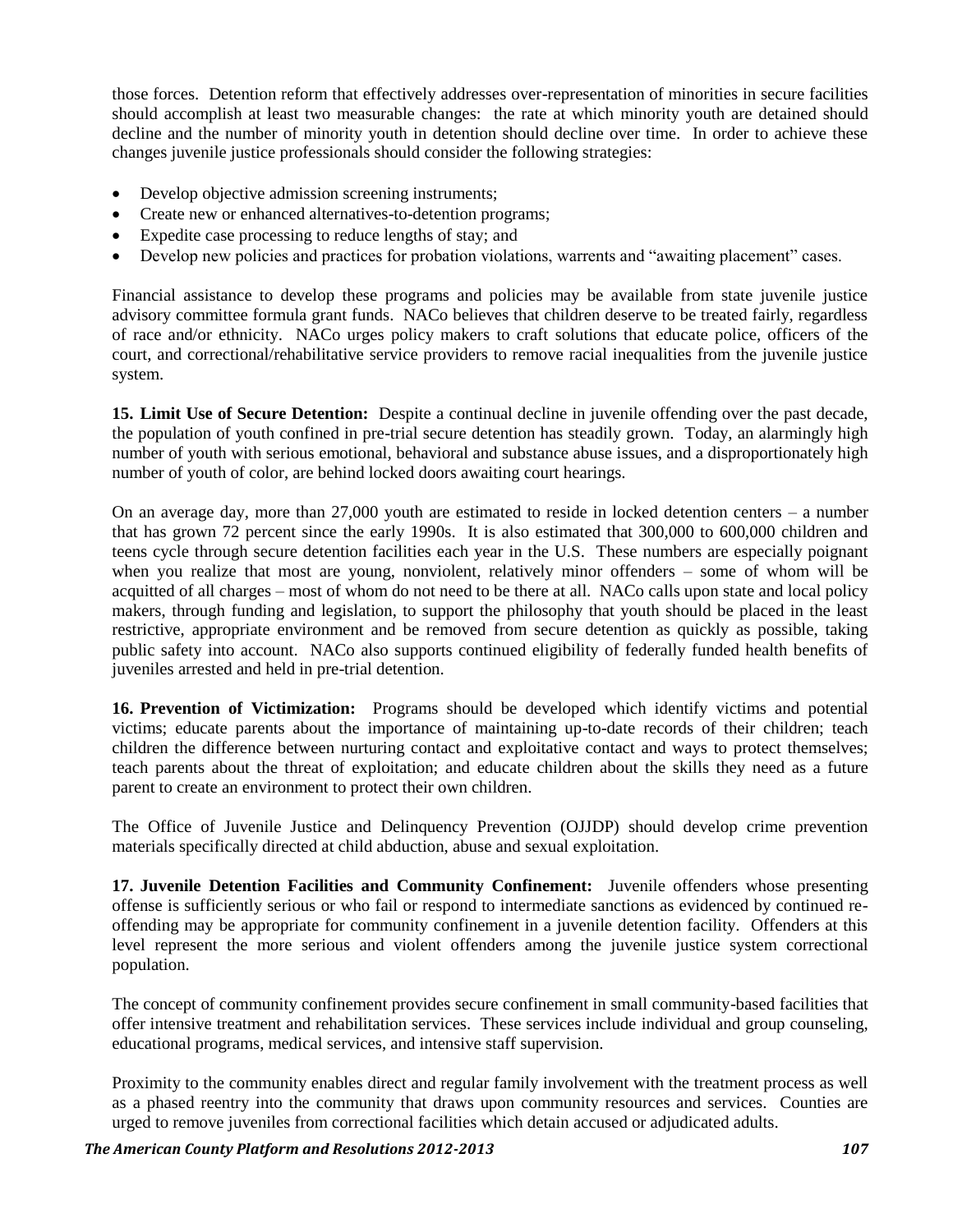**18. Detention Pending Court Disposition:** Detention pending court disposition shall be based on clearly enunciated standards compatible with this section of the platform and reduced to a minimum.

**19. Law Enforcement Training:** County law enforcement agencies should provide intensive specialized preparation and training for their personnel in working with juveniles, as far as possible.

**20. State Subsidies:** States should establish subsidy programs to assist counties in establishing a broad range of community-based youth development and diversion programs. Such subsidy programs should be developed jointly by counties and states.

**21. Education:** Education is a vital part of any youth's attempt to develop as a contributing member of society. The education system has a responsibility to assist the community in the prevention and control of juvenile delinquency and to provide educational opportunities for young people who become involved in the juvenile justice system. These approaches include:

- **a. Community Education:** School authorities, in collaboration with local government, should make school facilities available year-round as well as during and after regular hours, to provide a central location for youth development activities, the delivery of health and social services by local agencies, as well as opportunities for recreational and cultural activities.
- **b. Education During Detention:** Continued educational services should be provided for juveniles during detention. Local school districts should assume financial responsibility for the education of the youth detained or otherwise under the authority of the juvenile justice system.
- **c. Education of the Handicapped:** Consistent with PL 94-142, the juvenile justice system and programs, services, and facilities that provide assistance to the youth under the authority of the juvenile justice system should develop and implement procedures that meet the individual needs of the handicapped.
- **d. Alternative Education:** School agencies and districts are encouraged to develop and implement policies and programs which keep delinquents and other youth in elementary or secondary schools or in alternative training situations. School agencies and districts should promote policies that avoid dropouts and unwarranted and arbitrary suspensions and expulsions, and develop in-house suspension systems.

**22. Adult Responsibility:** In so far as adults are responsible for the actions of juveniles, adults will be held answerable for the illegal actions of for juveniles.

**23. Intergenerational Programs:** Working with youth, the elderly have an opportunity to remain vital and productive, to mentor, to share their knowledge and wisdom, to expose hidden talents and to overcome limitations. Participation in cost-effective intergenerational service programs allows our youth to learn confidence, decision making skills, a sense of history, and a sense of understanding change, and respect.

Intergenerational service programs promote mutual support across generations and meet essential individual and community needs that are increasingly lacking. Intergenerational programs are successful prevention devices for fostering the independence of the elderly and the positive development of youth.

NACo recognizes the importance of incorporating intergenerational programming in human services planning and recommends that this concept be woven into all appropriate federal, state, and local initiatives that provide services to children, youth, and the elderly.

**24. National Children's Memorial Day:** NACo urges Congress to support the goals and ideas of National Children"s Memorial Day as a way of remembering children who die by violence and committing to end preventable deaths of children. America has lost too many children in violent and preventable deaths. We as a nation need to heighten awareness, acknowledge needless violence, and do whatever we can to end preventable deaths of children.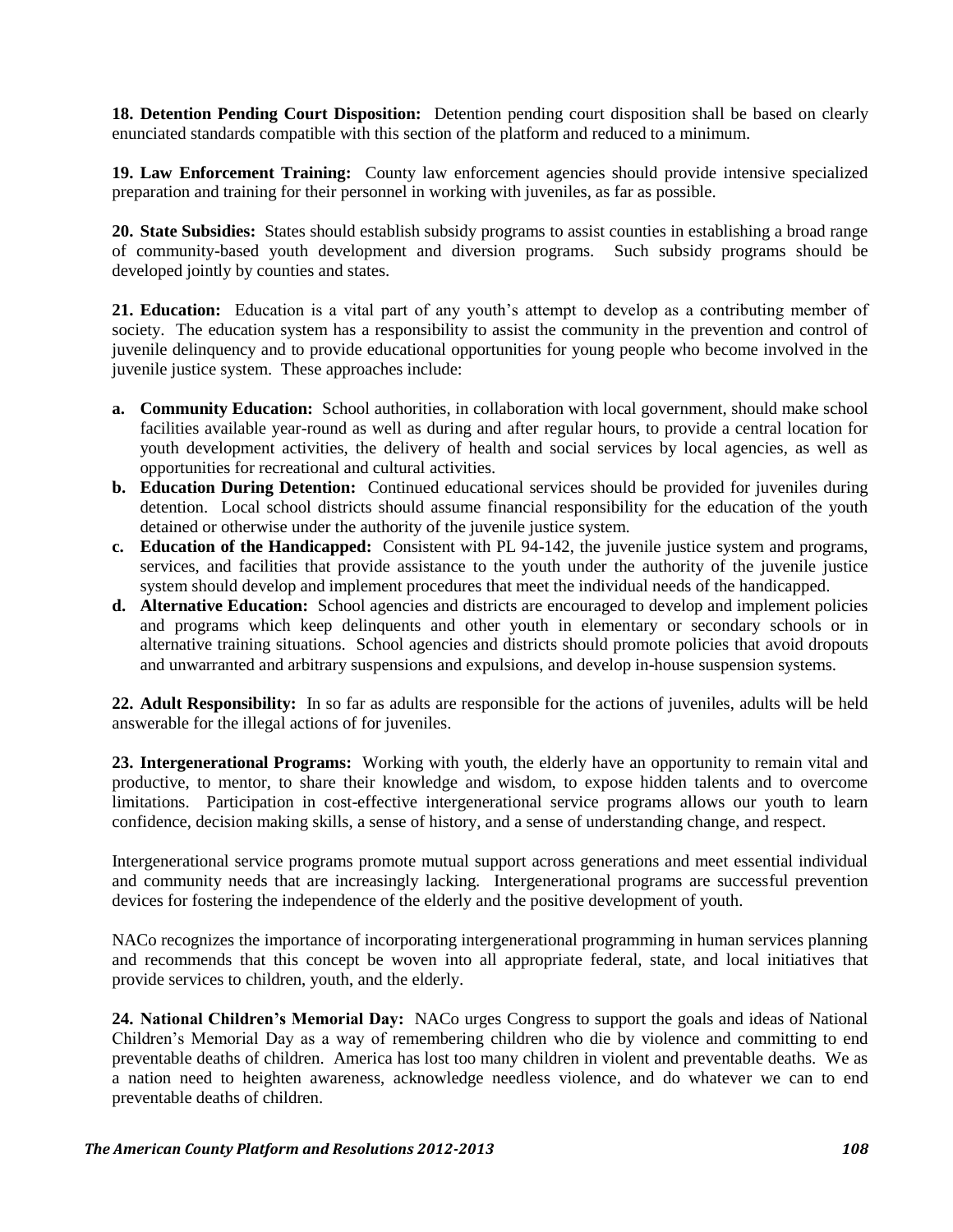# **ALCOHOL AND DRUG ABUSE**

A broadly based attack must be carried out by counties to combat the problems of alcoholism and, to an even greater extent, that of drug abuse, both of which are mounting at an alarming rate. Programs emphasizing rehabilitation together with punitive measures for violators of the criminal codes are needed.

**A. Alcohol Treatment:** Counties should increase present efforts to find alternatives to the treatment of alcoholism within the criminal justice system. Criminal treatment of drunkenness when not accompanied by unlawful conduct should be eliminated. Counties should investigate the possibility of conducting detoxification therapy for short-term detention. Aftercare services, including psychiatric care and halfway houses, should be established, to which referral could be made after diagnosis at a detoxification center.

Since alcohol and drug-dependent persons are recognized as handicapped under Section 504 of the Rehabilitation Act of 1973, as amended, no such person should be denied admission to, or treatment by, any program or service, such as emergency medical treatment, when under the influence of alcohol or drugs.

**B. Alcohol Abuse Prevention:** Increased federal funding shall be provided for adequate alcohol prevention and rehabilitation programs on the state and county level.

**C. State Legislation:** States are encouraged to adopt uniform alcoholic treatment legislation to remove alcoholics from the criminal justice system and place them in the social and mental health care system of state and local governments.

**D. Narcotics and Drug Abuse:** The growing problem of narcotics and drug abuse must be attacked by strengthening all approaches – law enforcement, rehabilitation, and treatment of users, and public education of the dangers involved.

**E. Federal Assistance:** The federal government shall give special assistance to counties for the purpose of halting the flow of dangerous drugs and for programs dealing with drug and narcotic addiction, prevention, treatment, and crimes related to the use of drugs and narcotics.

**F. Federal Responsibility for Drug Control:** Narcotics and dangerous drug traffic transcend state lines and international borders; therefore, regulation and control are major federal responsibilities.

**G. Control of Drug Manufacturers:** The federal government is encouraged to exercise its legal power to strengthen and enforce regulations and controls over manufacturers and distributors of dangerous drugs and narcotics.

**H. Manpower for Drug Abuse Control:** The federal government is hereby petitioned to provide sufficient manpower to control the traffic in narcotics and dangerous drugs, particularly at international border crossings.

**I. Substance Abuse and Treatment in Jail:** A report issued by the National Center on Addiction and Substance Abuse (CASA) at Columbia University, entitled *Behind Bars: Substance Abuse and America's Prison Population*, found that drug and alcohol abuse and addiction are implicated in the crimes and incarceration of 80 percent of the inmates in local jails. According to the report, most substance abuse involved offenders in county jails do not receive adequate substance abuse treatment and related services. Treatment has been demonstrated to be a cost-effective intervention for substance involved offenders:

- NACo calls on the federal government to provide funds to counties in both urban and rural areas to develop assessment and treatment programs for offenders whose substance use and abuse is linked to their criminal offense.
- The federal government should provide funds to encourage counties to develop and implement treatmentbased alternatives to local incarceration for nonviolent offenders whose core problem is substance abuse and addiction.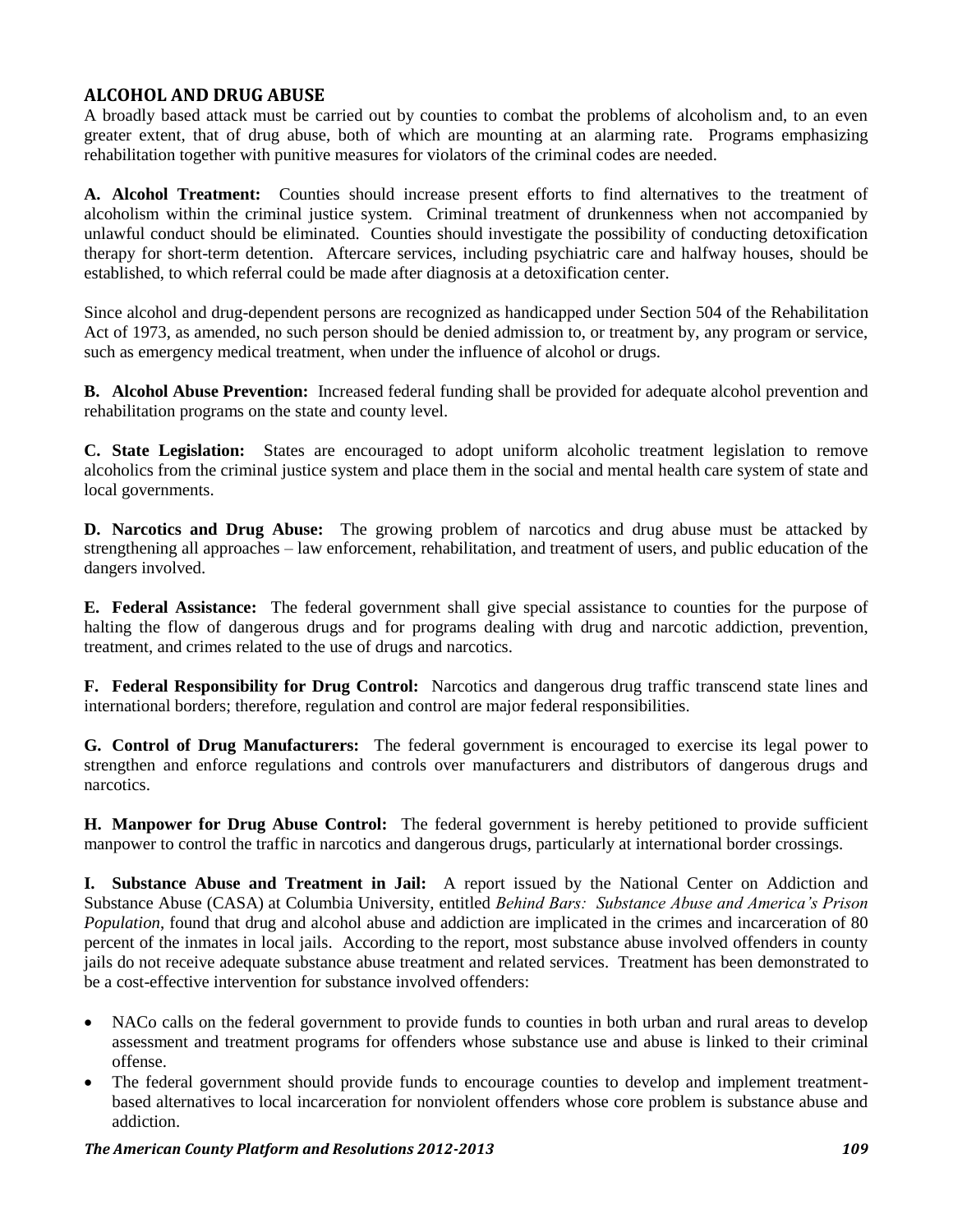- The federal government should provide funds to encourage counties to develop and provide a range of services to substance-involved inmates, including education and literacy, vocational training, HIV prevention, medical and mental health services, and aftercare services.
- The federal government should provide funds to encourage counties to develop training programs for judges, prosecutors, probation officers, corrections officers, and other county criminal justice personnel to educate them about substance abuse, addiction and treatment.

### **METHAMPHETAMINE EPIDEMIC**

NACo supports adequate funding for the fight against the devastating methamphetamine epidemic. NACo supports increased funding for methamphetamine research, enforcement, treatment, and education of users and their families, and cleanup of contaminated sites.

Over the last decade, a devastating and highly-addictive drug has spread across the country, especially in rural counties. Methamphetamine, commonly called "meth", is a homemade amphetamine made from common, easily accessible materials: antifreeze, white gas, ether, starting fluids, Freon, lye, paint thinner, acetone, and ephedrine or cold pills. Mixing these chemicals to make meth can occur in a variety of locations from homes to inside vehicles. The harmful long-term effects of meth include bone loss; malnutrition; liver, kidney, and lung damage; and psychiatric problems. Yet, the effects of meth not only exist for users. Individuals, especially children, who are exposed to the toxic chemicals, can also develop severe respiratory, neural, and other health problems.

Investigating and busting meth labs, corrections, courts, treatment, and clean-up are all direct costs to county governments as a result of the skyrocketing use and manufacturing of meth. However, there are many societal effects that also must be considered. National statistics suggest that in at least 70 percent of all meth arrests, there is a child living in the home. These children many times suffer from neglect and abuse.

Meth labs also pose a significant danger in the community as they contain highly flammable and explosive materials. Additionally, for each pound of meth produced, five to seven pounds of toxic waste remain, which is often introduced into the environment via streams, septic systems, and surface water run-off. NACo urges Congress and the administration to commit more resources to fight this harmful epidemic.

Specifically, NACo supports implementation of the Methamphetamine Remediation Research Act of 2007, which became public law in December 2007, and provides a research program for remediation of closed methamphetamine production laboratories. NACo also supports the Methamphetamine Production Prevention Act of 2007, which would establish a grant program to facilitate the creation of methamphetamine precursor electronic logbook systems, and for other purposes.

# **COMPREHENSIVE EMERGENCY MANAGEMENT**

The goal of comprehensive emergency management is to coordinate all of the resources available to meet all potential emergencies.

**A. Building a Sustainable Future:** NACo recognizes that to ensure the safety of people and the livability of communities, significant resources for disaster planning, mitigation and recovery should be provided. These resources should provide for education and encourage the use of innovative approaches that result in positive changes and adhere to the following principles:

- **Sustainability:** Disaster mitigation and recovery resources should be invested to improve the quality of life in the areas of public health and safety, environmental stewardship, and social and economic security.
- Planning and Incentives: Plans designed to reduce the impact of disasters and to encourage recovery should provide incentives to individuals, the private sector, and government to pursue sustainable development and redevelopment.
- **Partnerships:** Individual citizens, the private sector, local, state, and the federal government should act as partners with shared goals and values to further the capacity of our communities to be self-sufficient.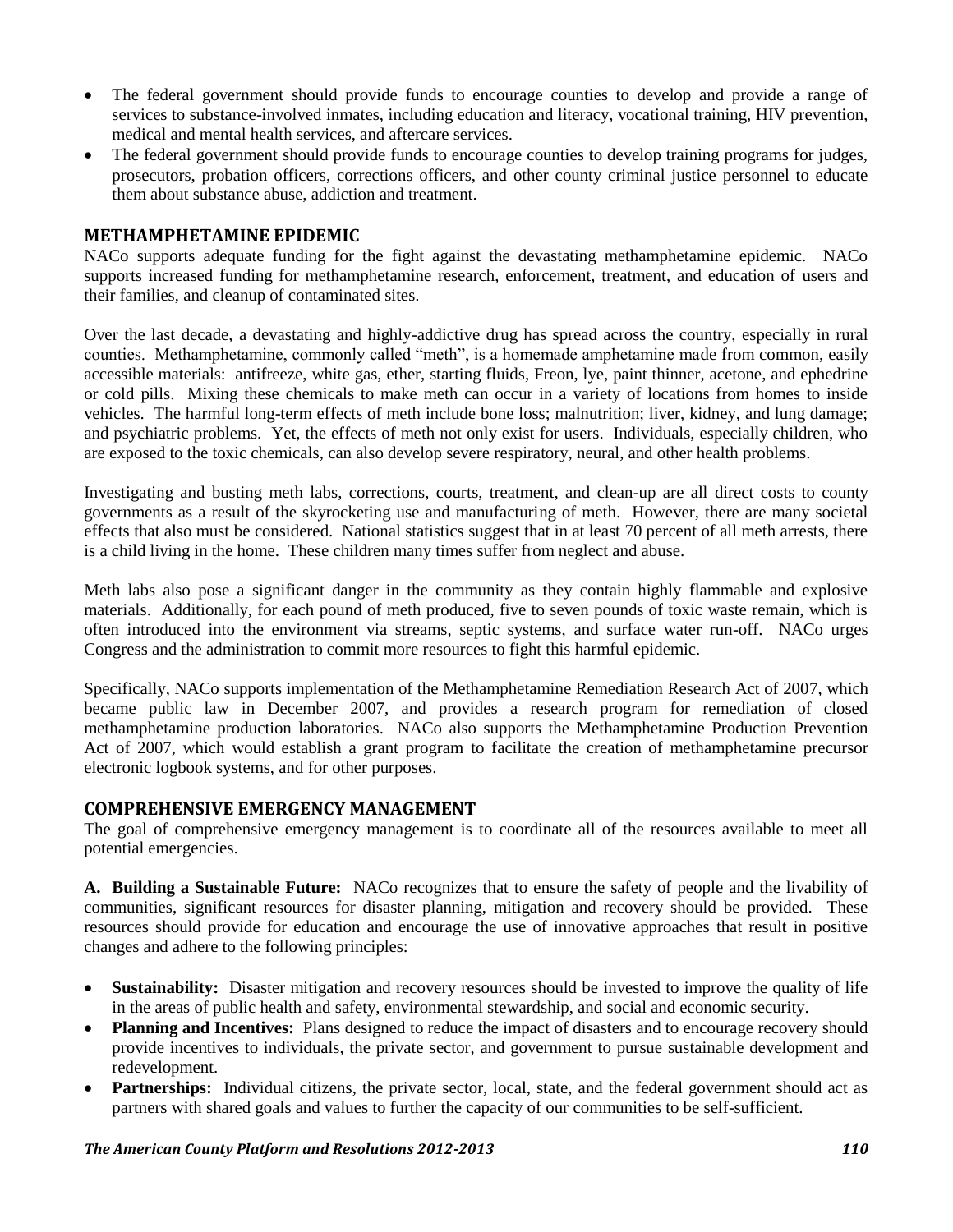**B. Locally Driven Process:** Decisions should be driven by a consensus based, inclusive process that stakeholders use and trust. The process should identify local sustainability priorities, leading to the investment of pre- and post-disaster resources that will meet those needs, emphasizing the need for local responsibility and selfsufficiency. State and local governments should be consulted in policy decisions and initiatives related to preparedness, response, recovery and mitigation early in the process and rationale should be given when suggestions are not included. Process should support state and local advisory councils, task forces, and other relevant groups.

Comprehensive emergency management enables a county to meet its responsibility in emergencies and disasters by coordinating public and private programs not only through preparedness planning and immediate response, but also through prevention and long-term recovery activities. Emergencies can be categorized into five basic types:

- **Technological and Human:** caused nuclear accidents, hazardous materials accidents, utility failures, epidemics, crashes, explosions, and structural fires;
- **Natural Disasters:** earthquakes, floods, tornadoes, major storms, drought, range infestations, and forest and brush fires;
- **Internal Disturbances/Terrorism:** civil disorders, violent demonstrations, strikes leading to violence, and acts of terrorism (as defined by the applicable Presidential Directive);
- **Energy and Material Shortages:** natural resource shortages or human-caused shortages resulting from price wars or labor disputes; and
- **Attacks:** nuclear, conventional, chemical, or biological warfare.

**C. Emergency Management Coordination:** Emergencies arising from man-made or natural disasters can provide drastic psychological, social, and economic consequences at all levels of government. County government is often the first line of public responsibility in the local, state, federal system of emergency management. Counties should develop, in cooperation with local, state, and federal governments, comprehensive emergency management systems that include preparedness, response, mitigation, and long-term recovery activities in order to minimize the destructive impact of all types of disasters.

Federal and state governments should continue to provide leadership in the development of a local, state, federal coordinated system. Such a system should be a robust, sustained and consistent process for soliciting local, state, tribal, territorial, and private sector engagement, including un-filtered input to key federal decision makers, on the full breadth of homeland security issues. This process must ensure stakeholders are included in all aspects of national policy development as successful collaboration requires a partnership with state and local governments, the private sector and non-governmental organizations. This process must improve the capability for federal agencies and legislative committees to communicate and work together to ensure a coordinated and unified national approach to homeland security, and consistent messages to non-federal stakeholders. The process must establish clear cross-cutting direction to federal agencies and requires that their individual implementation of homeland security initiatives be fully coordinated within the federal inter-agency in a manner that promotes a unified national effort. The process must ensure that federal agency offices responsible for maintaining on-going policy-level liaison with non-federal government officials and private sector executive leaders, report directly to the head of their respective federal agency. This system should also convene a broad ranging discussion with relevant stakeholder organizations to formally establish consistent processes and expectations about how collaboration will occur in the future and improve coordination of legislatively directed deadlines imposed on federal agencies that subsequently create corresponding requirements for state, local, tribal, territorial and/or private sector input, to minimize redundant and conflicting demands for information from non-federal stakeholders.

Federal and state governments should recognize the first-line responsibility of county government by providing aid to counties in the preparation and response to emergencies and more expeditious, practical, and substantial aid to citizens who suffer from disasters. Emergency management functions should be fire-walled and protected in legislation similar to the Secret Service and Coast Guard treatment in the Homeland Security Act of 2002. A firewall will prevent funding, personnel and resources from being used for other function.

*The American County Platform and Resolutions 2012-2013 111*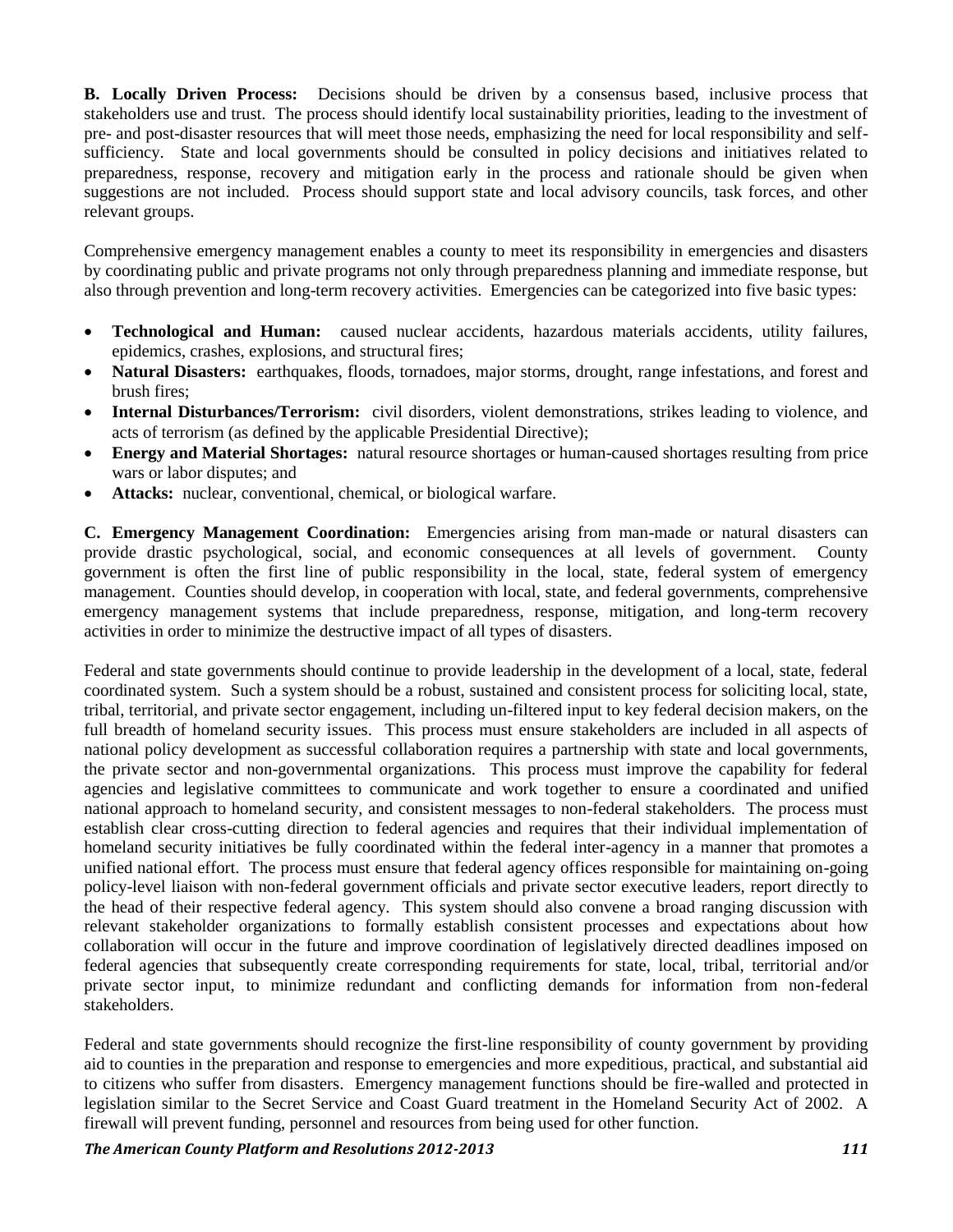**D. FEMA Leadership:** Regardless of where located in the federal government, the FEMA Administrator must have a direct reporting relationship to the President during periods of Presidential disaster and emergency declarations, similar to the Joint Chiefs of Staff relationship in military engagement. Congress should require that criteria be developed for the FEMA Administrator to ensure competent leadership and provide for a direct reporting relationship with the President. Congress should allow stakeholders to have input in the vetting process for nominees. Reductions should be made to the number of political appointments within federal emergency management functions and fill positions of authority with individuals who have requisite experience. Federal emergency management leadership should be the lead for the National Response Plan (NRP) as outlined in the Homeland Security Act of 2002.

**E. Role of the Military:** The role of the military should continue to be in support of civilian authorities. Procedures should be refined for requesting assistance from the Department of Defense (DoD) in those rare and catastrophic events when assets are needed that only DoD can provide. Congress must protect the constitutional role of states with regard to control of their National Guard forces and clarify the circumstances as well as the command, control and coordination procedures under which federal active duty forces are to be employed in operations within the homeland. Congress is also encouraged to ensure that the National Guard remains under the command and control of the nation's Governors for all homeland security operations purposes. The appropriate federal entity is also encouraged to develop an on-going monitoring process to ensure that during periods when the National Guard is called to federal service, Governors will retain sufficient manpower and resources in their states for homeland security, disaster and emergency response missions; establish clear joint force command protocols to assure federal active duty forces engaged in domestic operations within states can be placed under the supervision or the command and control of the Governor and the State Adjutant General; adequately define and resource the National Guard for its domestic support/protection and war-fighting missions; and create clear policy for the Chief of the National Guard Bureau in consultation with Adjutants General to set National Guard operational requirements for inter-state domestic disaster relief and homeland security missions, without requiring Combatant Commander approvals.

**F. FEMA Regional Offices and Staffing:** FEMA Regional offices should be strengthened through adequate staffing and resources. FEMA must be fully staffed and have the capability to establish and maintain stockpiles and pre-position resources and equipment, as well as establish trained cadres of personnel to provide surge capacity in large disasters.

**G. Intelligence and Information Sharing:** The Department of Homeland Security (DHS), DOJ, and other relevant federal agencies must preserve progress to date and continue to expand/ implement efforts to ensure timely and effective sharing of information. Recent national information sharing strategies affirm the importance of these principles, but implementation remains inconsistent. The appropriate federal agency and/or Congress must fix federal guidelines that inhibit the granting of security clearances to local, state, and private sector partners and address the continuing inconsistency of recognizing clearances granted by different federal agencies; promote through policy and resources the inclusion of the private sector and non-governmental organizations with local, state, and federal information sharing; sustain federal funding for state and local information sharing and make it predictable and not limited to a single threat or hazard; actively engage non-federal stakeholders in the development of federal program guidance and related budget creation, essential tools for implementing national information sharing policies; integrate national databases and ensure the capability for local, state, tribal, territorial and private access where needed; and regularly assess the capability and progress for fusing and sharing information vertically and horizontally within government and between the public and private sectors to ensure that vital information is constantly provided to those responsible for protecting the homeland.

**H. Integrated Emergency Management:** Preparedness functions must be linked both statutorily and operationally with response and recovery functions within federal emergency management. Integrated planning, training, and exercise are a requirement for effective disaster response. Preparedness cannot be a separate function from disaster readiness, response and recovery. Unity of effort is a pre-requisite for effective disaster response. Relationships must be established and communications networks in place prior to events. DHS should establish a field presence that interacts with state and local partners on a day-to-day basis. Federal emergency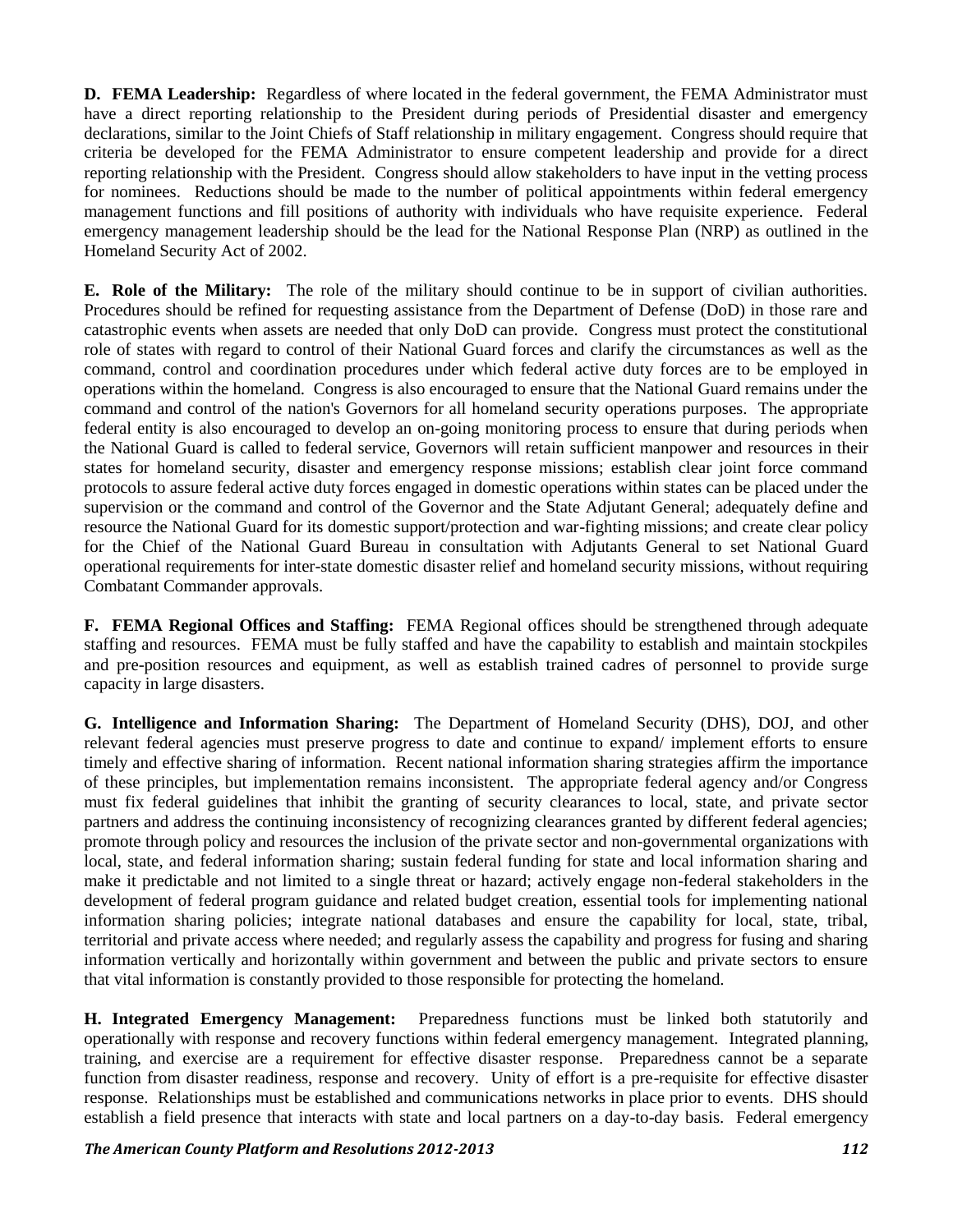management must provide additional focus on its ability to effectively implement recovery programs for local governments, individuals, families, and businesses. Governors must remain the lead in disaster response within their states in support of and in consultations with local officials.

**I. National Response Plan/Incident Command System:** County governments support the Incident Command System (ICS) model for emergency management. ICS provides a management structure and system for conducting on-site operations. It is applicable to small scale daily operational activities as well as major mobilizations. ICS provides command center and operational staff with a standardized operational structure and common terminology. Because of this, ICS provides a useful and flexible management system that is particularly adaptable to incidents involving multi-jurisdictional or multi-disciplinary responses. ICS provides the flexibility needed to rapidly activate and establish an organizational format around the functions that need to be performed. This model should be adopted by all county emergency management and public safety agencies.

Building on the model of the ICS system, DHS unveiled the National Response Framework (NRF) in late 2007. The NRF presents the guiding principles that enable all response partners to prepare for and provide a unified national response to disasters and emergencies. It establishes a comprehensive, national, all-hazards approach to domestic incident response. The National Response Plan was replaced by the NRF effective March 22, 2008. A federal/state/local working group of experienced professionals should be convened to periodically review the NRF and make adjustments based on lessons learned from previous responses to disasters. A periodic review of the NRF is necessary and must include state and local stakeholders. Furthermore, the "Incident of National Significance" should be clarified, and the Principal Federal Official position is not needed and repetitive, as the Stafford Act gives the Federal Coordinating Officers (FCOs) those responsibilities. FCOs should be given decision-making authority and access to all DHS assets to respond to and recover from disasters.

The development of a national credentialing system is a fundamental component of the National Incident Management System (NIMS). The NIMS states that "credentialing involves providing documentation that can authenticate and verify the certification and identity of designated incident managers and emergency responders" to ensure that response personnel "possess a minimum common level of training, currency, experience, physical and medical fitness, and capability" for the respective role that they are tasked to fill. NACo supports accelerating the FEMA"s NIMS Integration Center"s establishment of qualifications and credentialing for people who serve in public safety disciplines. Past catastrophic events in 2005 demonstrated that qualified and credentialed field, supervisory, and management personnel would have ensured greater competence in responding to and recovering from past events. There must be qualified people in field, supervisory, and management positions that are qualified and competent to order, use, and manage resources.

**J. Catastrophic Disasters:** Major changes are not needed to refine the Stafford Act. The law served Congress well with flexibility in response to Hurricane Katrina and a separate system should not be developed for catastrophic disasters, as Congress has the ability to consider each disaster"s needs on a case by case basis. Any changes to the Stafford Act must fix some issues related to the last overhaul in 2000, and must be fully vetted with state and local governments. The Catastrophic Disaster Preparedness Program should be authorized and appropriately funded to include planning, training, exercise, and action plans to implement lessons learned. State and local governments must be partners in catastrophic disaster planning.

**K. Recovering Emergency Management Costs for Private and Common Carrier Transportation Accidents:** County emergency response personnel routinely responds to airline, railway, and other private and common carrier transportation accidents. Fire, police, road crews, medical and mental health personnel, medical examiner/coroner, environmental, emergency medical service personnel, emergency management personnel, and a host of private businesses frequently join together in massive recovery and cleanup operations.

The cost of recovery and cleanup operations are substantial, but the refusal for reimbursement from private insurance carriers may require counties to prepare itself for a legal battle that could cost hundred of thousands of dollars and years to resolve. Past history demonstrates that in addition to the personal loss of families, local governments have suffered financial losses regarding recovery and cleanup operations; including airline accidents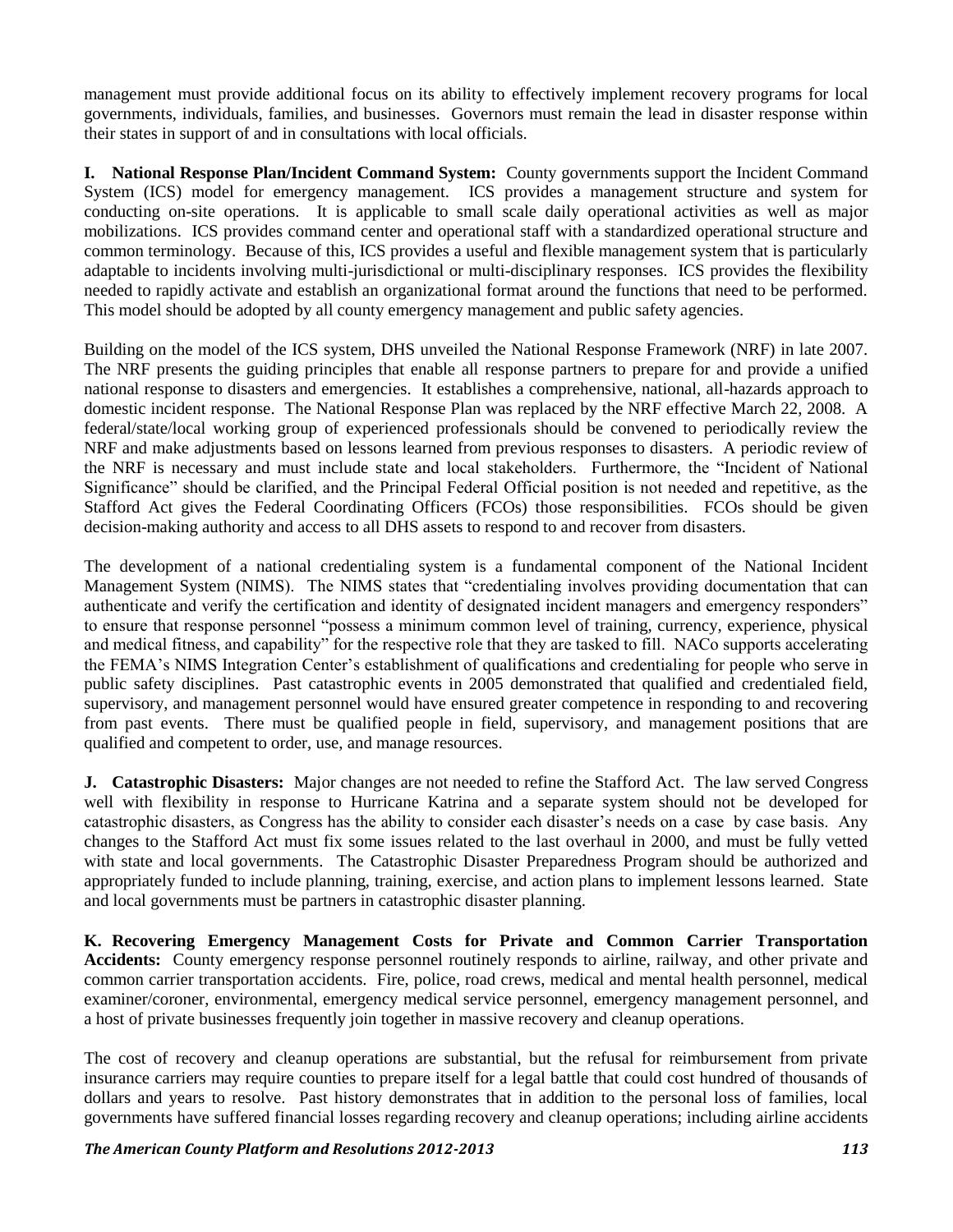which resulted in financial loss to local governments in Dade County, Florida (Value Jet), Suffolk County, New York (TWA 800), and Monroe County, Michigan (COMAIR Flight 3272).

NACo maintains that the ultimate financial responsibility for recovery and cleanup should be placed on the transportation carrier and/or its insurance provider, not that of local, state or federal government, and that it could be in itself disastrous to the financial stability of local governments. NACo supports federal legislation that would provide financial relief from transportation carriers for all costs incurred by local government during and after a private and common carrier transportation accident.

**L. Fire Prevention and Control:** The fact that U.S. casualties and losses per fire are below average compared to other countries is a tribute to the capability of our local fire suppression services. However, the high incidence of fires and the high cost of suppression indicate a need for more fire prevention programs, fire protection planning, and public education to prevent this large number of fires from occurring.

NACo strongly opposes federal efforts to decrease funding to DHS" Assistance to Firefighters Grant Program, and urges the federal government to fully fund this grant program.

The National Commission of Fire Prevention and Control has indicated that fire prevention could have an impact on reducing fire losses and recommended that national leadership be provided to assist local governments in reallocating resources to fire prevention activities. The Fire Prevention and Control Act of 1974 created the U.S. Fire Administration to provide public education on fire prevention, technology development, and fire protection planning assistance, and to establish a National Academy for Fire Prevention and Control and a National Fire Data Center. Congress should continue to appropriate funds to DHS for these activities, with continued assistance to state and local governments for combating the nation"s fire problem.

**M. County Government's Responsibilities:** Municipal governments traditionally have had the major responsibility at the local level for fire suppression efforts. With the growth of suburban areas and the increasing need for fire prevention through fire code enforcement, early detection and suppression, education, and fire protection planning, the role of counties has greatly increased. Considering the limited revenues of local communities, it is important that county governments help identify both the acceptable level of risk and the level of service that are commensurate with the needs and resources of the responsible community. The level of service must include not only suppression activities, but prevention, education, inspection, and administrative activities as well.

Most county governments support fire suppression activities and related support services, such as communications, emergency medical services, investigation, code enforcement, and training. However, the fragmentation of fire prevention and control and related functions among many fire services and districts within the county creates severe problems in financing and administering the fire services that are needed to reduce fire losses to an acceptable risk level for all areas of the county.

Local governments should enter into mutual aid and other intergovernmental agreements with counties to consolidate and coordinate fire services whenever feasible. Rural communities are especially in need of multijurisdictional agreements to provide adequate training, purchase, and maintenance of equipment, code adoption and review, public education, communications, and emergency medical services. The Rural Communities Fire Protection Program in the U.S. Department of Agriculture should be expanded to assist rural areas.

Research and development and technology transfer can improve public fire protection and should be supported by the U.S. Fire Administration in coordination with DHS" Science and Technology Division, the President"s Office of Science and Technology Policy, the National Science Foundation, the National Academy of Sciences, and other research organizations. County officials should have input into the development of federally supported technology research and development priorities, and they should participate in the dissemination of fire protection and control information.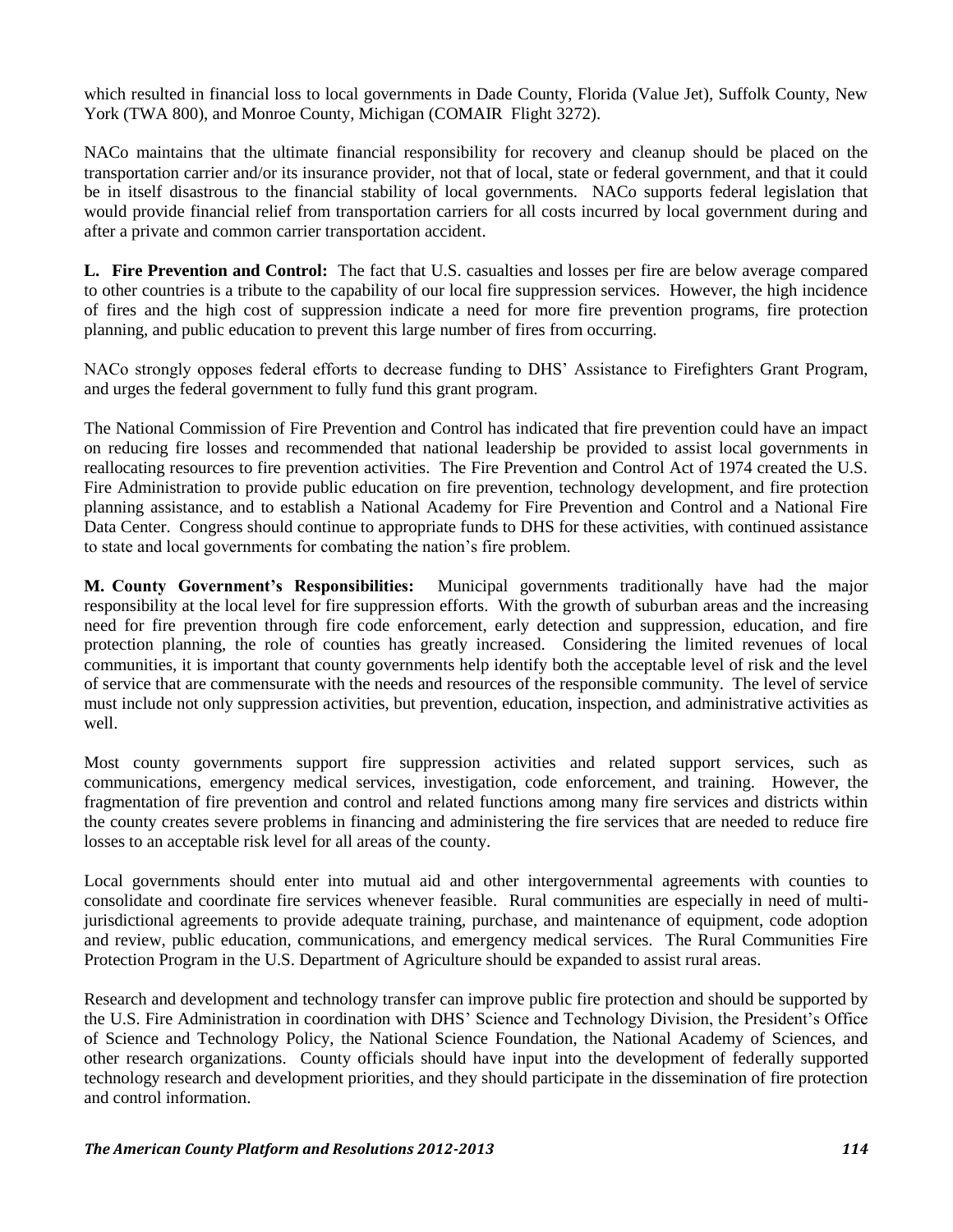**N. Arson:** Arson is a serious criminal problem that can involve networks of fraud and conspiracy that cuts across insurance, housing, banking, and commercial industries, and penetrates local public and private organizations. It is essential that a comprehensive strategy be devised to combat this crime.

Federal agencies should coordinate and give high priority to identifying and analyzing factors that contribute to arson and then identify, encourage, and fund programs that will help counties reduce arson. Training in arson prevention, investigation, and prosecution should be provided, and national arson criminal files should be established for use by state and local investigators, fire marshals, prosecutors, and law enforcement officials. County governments should adopt policies that encourage local public and private organizations to cooperate in the investigation, prosecution, and prevention of arson.

**O. Civil Disturbances/Acts of Terrorism:** County programs should be developed in advance for the effective handling of civil disturbances and acts of terrorism, recognizing that law and order must be preserved and also balanced with individual constitutional rights of speech and assembly.

To accomplish this, counties are encouraged to establish appropriate training programs, appropriate emergency laws, and mutual aid pacts with surrounding jurisdictions. The federal government and the states should provide financial assistance to counties to pay the costs resulting from such disturbances. Regional agreements and working relationships between counties to promote efficiency and economy through existing regional structures in each state should be encouraged.

Furthermore, counties are encouraged to become familiar with the Emergency Management Assistance Compact (EMAC), and we urge Congress and the Administration to work with states to improve and strengthen EMAC as the primary vehicle for delivering interstate mutual aid. States are encouraged to establish and continue formal and effective mechanisms for identifying and deploying local assets as an integral part of the EMAC process. Congress should adopt an annual \$4 million appropriation for EMAC.

**P. Emergency Management/Homeland Security Funding:** Recognizing that local governments, despite their diversity, perform comparable emergency functions; and that local jurisdictions may face multiple risks:

- Recent disasters have proven that effective local emergency management is a key element in a viable disaster response and recovery.
- Local jurisdictions have resource shortfalls in personnel, equipment, training, and funding for emergency management, emergency services, disaster response, and recovery.
- The vast majority of disasters in the U.S. are not federally declared, but are the sole responsibility of state and local governments.
- Effective emergency management results directly in fewer human fatalities and injuries, reduced property damages, and more rapid restoration of public services.

NACo favors rapid federal response and reimbursement at rates authorized in the original language of the Stafford Act; and encourages DHS to apply all regulations and policies on a consistent basis in all presidential declared emergencies and disasters around the country. NACo encourages DHS to apply all regulations and/or policy changes on a prospective basis based on the declaration date of the emergency or disaster; and supports DHS" leadership in reducing excessive paperwork and overly restrictive and bureaucratic regulations.

NACo supports federal legislation or requirements that would improve homeland security grant programs by streamlining application and planning requirements, promote flexibility, and provide first responders and county governments with additional resources in an expedited fashion. Priority funding decisions should be based on a regional and/or a multi-jurisdictional planning and collaborative effort between state and all levels of local governments.

Congress should exempt Office of Grants and Training homeland security grants from the Cash Management Act of 1990 to allow funds to be provided to state and local governments in advance of expenditure for up to 120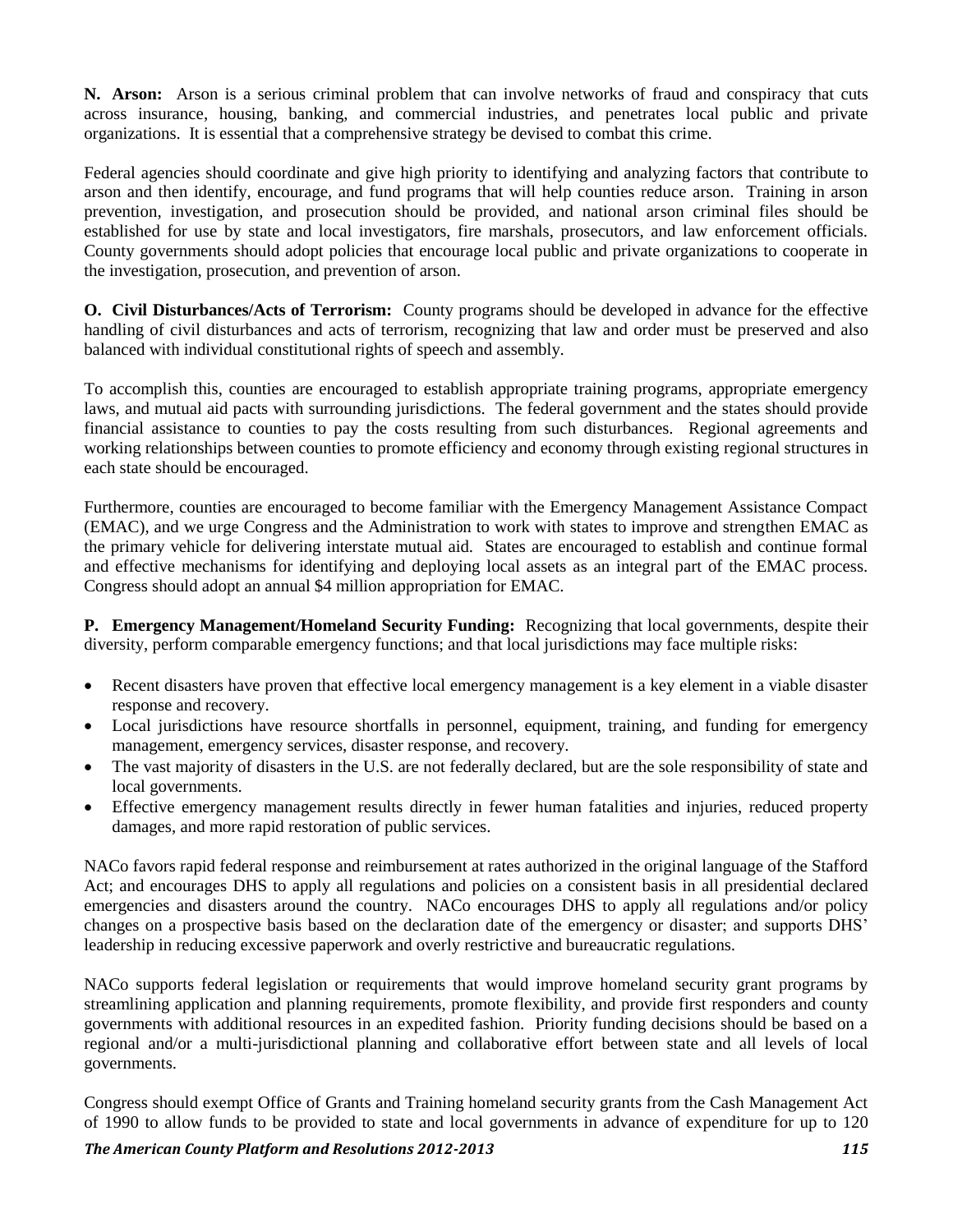days. Concurrently, states and communities should revise appropriate regulations to allow notice of federal grant awards under these programs to serve as the basis for procurement and spending commitments absent the "cash in the bank" and to institute a process for by-passing some administrative processed in matters relating to national security and the expenditure of these funds.

State governments, in coordination with county, municipal, and tribal governments, should establish equipment acquisition services and/or purchase critical homeland security-related equipment in bulk and distribute same to county, municipal, and tribal communities in a manner consistent with the State and Urban Area Homeland Security Strategies.

DHS, in coordination with state, county, municipal and tribal governments should establish national standards for the management of grant funding and develop an automated grant tracking system that would allow for the real time tracking of the distribution and use of homeland security-related funds.

DHS, in coordination with state, county, municipal and tribal governments should identify, collect and distribute [homeland security] best practices.

Recognizing that state, county, municipal, and tribal governments of all sizes and resource levels are eligible to receive funding, DHS in coordination with representatives of state, county, municipal, and tribal governments should develop minimum staffing recommendations for grant and program management personnel – this may require increasing the DHS" Office of Grants and Training three percent allocation cap on management and administrative expenses.

DHS should continue to expand and enhance the level of training and technical assistance provided to state, county, municipal, and tribal officials involved in the management of homeland security-related grants.

Congress should establish deadlines for the obligating of grants, when applicable from one level of local government to another level of local government.

Congress should expand the approval of State Homeland Security Grant Program (SHSGP) funds so as to allow state, county, municipal, and tribal entities to better address short-term issues attributed to terrorist threats. For instance, counties should be able to use funds provided through SHSGP to offset incremental operational cost including overtime and other personnel costs incurred as a result of threat specific security operations of predefined duration.

DHS should work closely with all levels of government to establish a comprehensive risk assessment methodology to support the identification of high-risk, high consequence critical infrastructure and major events.

The federal government must provide adequate funds for local governments to meet federal seaport security mandates, without impacting traditional seaport funding sources for capacity and other critical projects, including eligibility to use homeland security funds for operational costs.

DHS, the Department of Defense, Congress, and other relevant federal agencies must reassess our total national homeland security effort to ensure strategy and execution are targeted to provide for the highest return on investment and provide the broadest set of capabilities to address the full range of national risk – natural, humancaused, and technological; review and update the Defense Production Act to improve its usefulness in supporting national efforts to address  $21<sup>st</sup>$  Century asymmetric threats, including how it can transition to support non-military government organizations that provide critical direct services for defending and protecting the homeland; ensure an immediate collaborative baseline review of target capabilities to identify needed adjustments based on lessons from actual events, advancements in capabilities or changes to our understanding of threats and establish a firm timetable to provide the necessary resources to support advancement; rapidly implement a nationwide credentialing process involving all relevant federal, state, and local government and private sector organizations to enhance the ability for inter-state mutual aid, and where possible, to reduce reliance on direct federal personnel

*The American County Platform and Resolutions 2012-2013 116*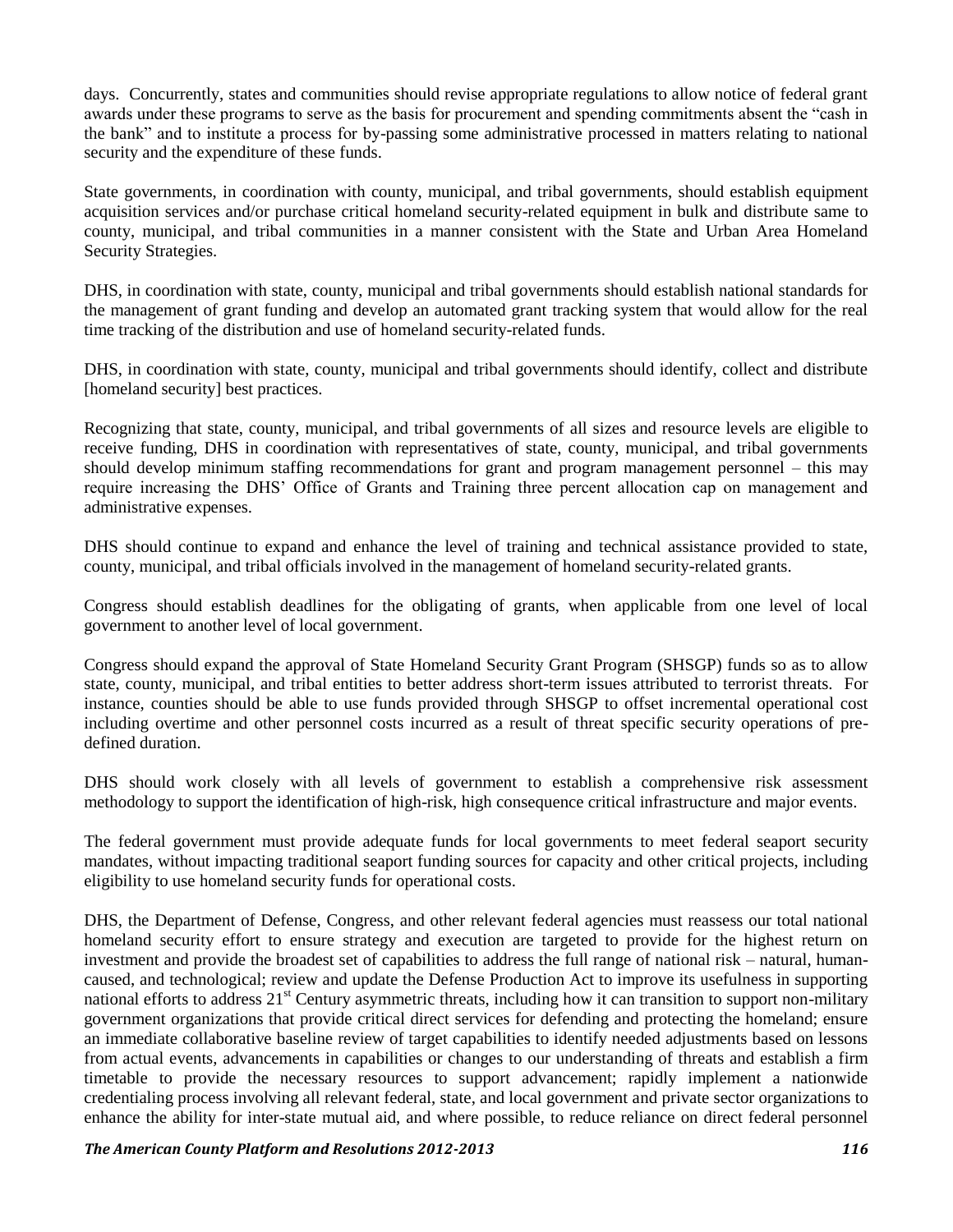support in some areas; provide technical and financial support to identify, resource type and package local, state, non-profit and private sector assets for rapid and sustained deployment (e.g. nationally credentialed recovery teams that include expertise in fields such as public works, local government management, law enforcement, EMS, fire, health, and information technology); and establish a cross cutting logistics and surge management capability that unites local, state, federal, and private sector coordination and support to impacted local communities.

NACo urges Congress to provide maximum funding for the Emergency Management Performance Grant Program (EMPG) and to maintain the program"s all-hazards focus. EMPG is the only federal all-hazards emergency management preparedness program in support of capacity building at the local level. As a result, NACo urges Congress to maintain EMPG as a separate account in the DHS budget, and to maintain the current 50-50 match structure of the EMPG formula for all-hazards preparedness. The EMPG formula should not be linked to any other homeland security grant reform package, and all permitted use policies and the flexibility of the program must be retained. Voluntary performance metrics-based systems (such as the Emergency Management Accreditation Program) should be used to measure the capacity being built by EMPG, rather than homeland security-specific measurables.

Since many of the states are on bi-annual program and budget cycles and all states require time to adjust to change funding formulas if they are determined to be appropriate, NACo urges that a transition period of not less than two full fiscal years be provided for the states to accommodate to agreed changes. NACo urges the Secretary of DHS to take aggressive action to ensure states maintain, at previous levels, the percentage of EMPG funds which are passed through to local governments and to ensure that maximum flexibility be maintained regarding eligibility, particularly with respect to use of funds for personnel.

NACo supports the establishment in every state of an Emergency Preparedness, Mitigation Preparedness, Mitigation Response, and Recovery Trust Fund. Proceeds from such trust funds in each state could represent significant funding at the local level for a wide range of emergency management and emergency services projects.

NACo encourages the Secretary of DHS to recommend to the President that the federal government reward states that take the initiative to pass such trust funds to improve their emergency management capabilities and infrastructure. Such measures could include adjusting the cost share ratio in disaster assistance for response and recovery when disasters strike. NACo urges the Secretary of DHS to not penalize states which establish a trust fund by counting the trust fund balance against the state in the recommendation to the President concerning a presidential declaration of emergency or disaster.

**Q. National Disaster Insurance System:** The costs related to damages from natural disasters and emergencies such as hurricanes, earthquakes, volcanic eruptions, windstorms, fires, and floods have cost federal, state, and local treasuries tens of billions of dollars in recent years. In some natural disaster-prone, high risk areas in the U.S., insurance companies have established restrictions on or have ceased selling homeowners and fire insurance coverage because of their financial inability to absorb additional losses. As a result, this has limited or stopped property transfers in some real estate markets. Implementing effective pre-disaster risk reduction measures to both new buildings and existing buildings that will reduce losses from natural hazards is a major county priority. A system to reduce complete reliance on federally subsidized disaster relief by augmenting with a new private insurance system must be carefully analyzed.

NACo calls on Congress to support sustained funding for the Flood Map Modernization Fund, FEMA"s efforts to modernize flood plain mapping through digitalization, FEMA"s efforts to promote community involvement and ownership in the mapping process, FEMA"s efforts to enter into a relationship with "Cooperating Technical Communities" as a new partnered approach to flood plain mapping, and direct FEMA to share digitized flood plain mapping data with counties for GIS purposes.

NACo supports incentives to states and local governments to prioritize and undertake pre- and post- disaster hazard mitigation to diminish future losses. NACo recognizes that state and local governments need to improve

### *The American County Platform and Resolutions 2012-2013 117*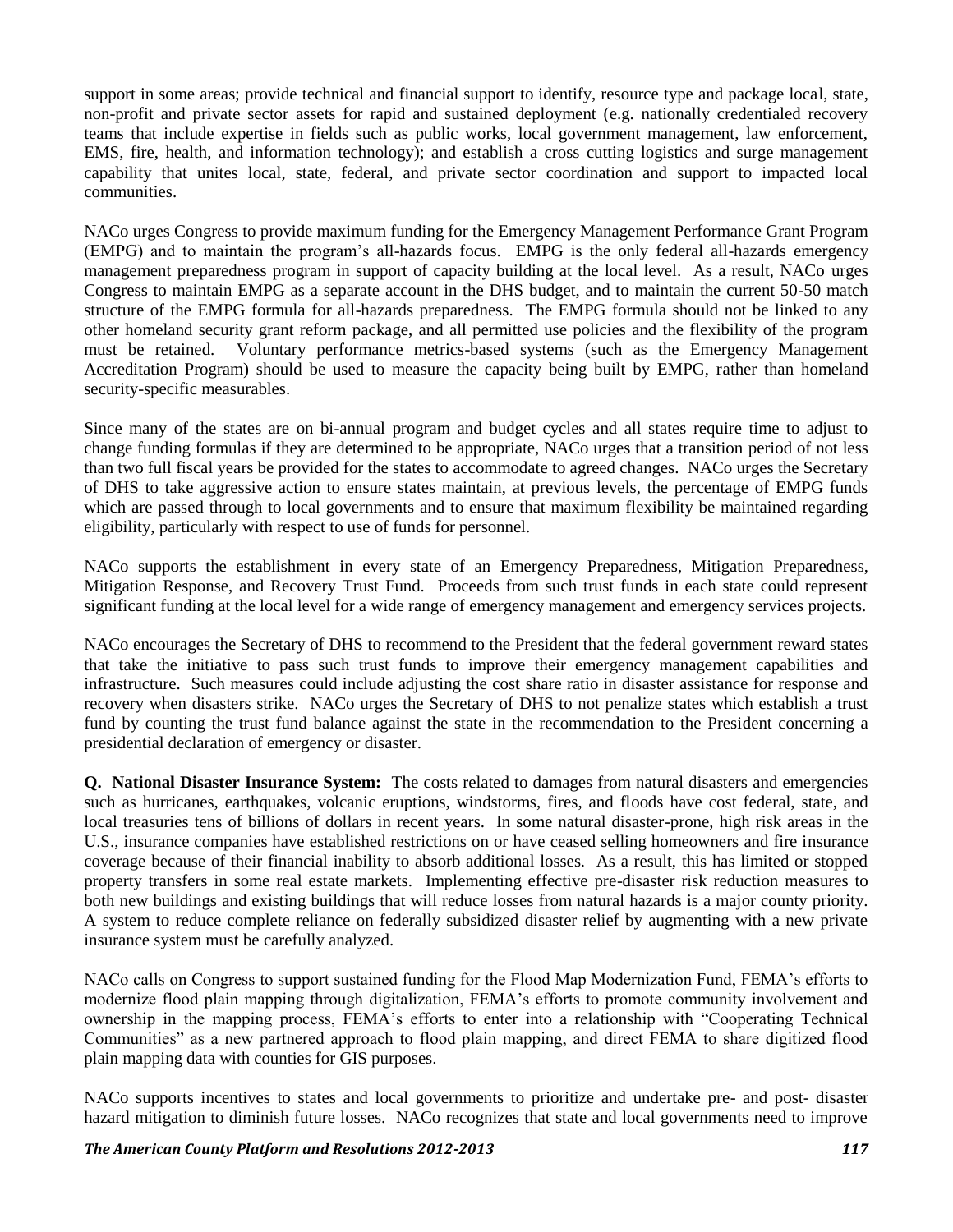their emergency management planning and their predisaster planning and their first responder capabilities with the help of substantial federal assistance.

In addition, NACo strongly opposes federal efforts to eliminate the Hazard Mitigation Grant Program and urges the federal government to restore the current program formula for HMGP back to 15 percent from the current 7.5 percent of disaster costs as changed in the FY 2003 Omnibus Appropriations Bill.

State and local governments need to adopt and implement risk reduction or mitigation measures related to actual natural disaster risks.

Most states and local governments recognize their responsibility to adopt and implement responsible land use decisions to reduce future property damage and loss from natural disasters and emergencies.

NACo urges Congress and the federal administration to work with the states, local governments, the insurance industry, and other stakeholders:

- to develop universal insurance and reinsurance programs which will make it possible for private insurers and re-insurers to make available affordable natural disaster insurance to cover damage and loss caused by natural and man-made disasters and emergencies;
- to increase funding for research aimed at improving mitigation measures which, if followed, will reduce damage and loss caused by natural and man-made disasters and emergencies;
- to provide incentives and education to encourage responsible pre- and post- disaster mitigation by states, local governments, and individuals;
- to provide incentives to encourage the public and private sectors to construct new structures according to established technical construction standards and consensus safety codes;
- to provide incentives to encourage the public and private sectors to construct and/or retrofit existing structures to reduce future losses from natural and man-made disasters and emergencies;
- to provide financial incentives to encourage state and local government and private property owners to locate new construction outside of high risk areas such as flood plains, coastal areas or on or near earthquake faults; and
- to authorize FEMA to develop pre-disaster mitigation programs; and to fund pre-disaster mitigation.

# **COUNTY COORDINATION OF PRIVATE AGENCY PROGRAMS**

Federal and state financial assistance for such programs as drug abuse and juvenile delinquency prevention to private agencies should be channeled through county governments in order to avoid duplication and to achieve better coordination of local governmental and private programs.

# **ROLE OF THE COUNTY CORONER/MEDICAL EXAMINER**

The county coroner/medical examiner, where appropriate, aside from determining the cause and manner of death has responsibility for protecting the living through the performance of medical-legal investigations and by sharing information and research in traffic safety, environmental health, product safety, occupational safety, and public health. The county coroner/medical examiner, therefore, should be an integral partner in the community planning process and in the development of public health policies.

Recognizing that in a number of states and counties death investigations are being performed by individuals who lack sufficient training and expertise to determine the cause and manner of death, NACo calls for the creation of a national research and technical assistance project to create or enhance statewide training and certification programs.

NACo recommends that the American Bar Association, working in close cooperation with coroners, medical examiners, and organizations representing state and local governments undertake a major national study of medico-legal death investigation in the U.S.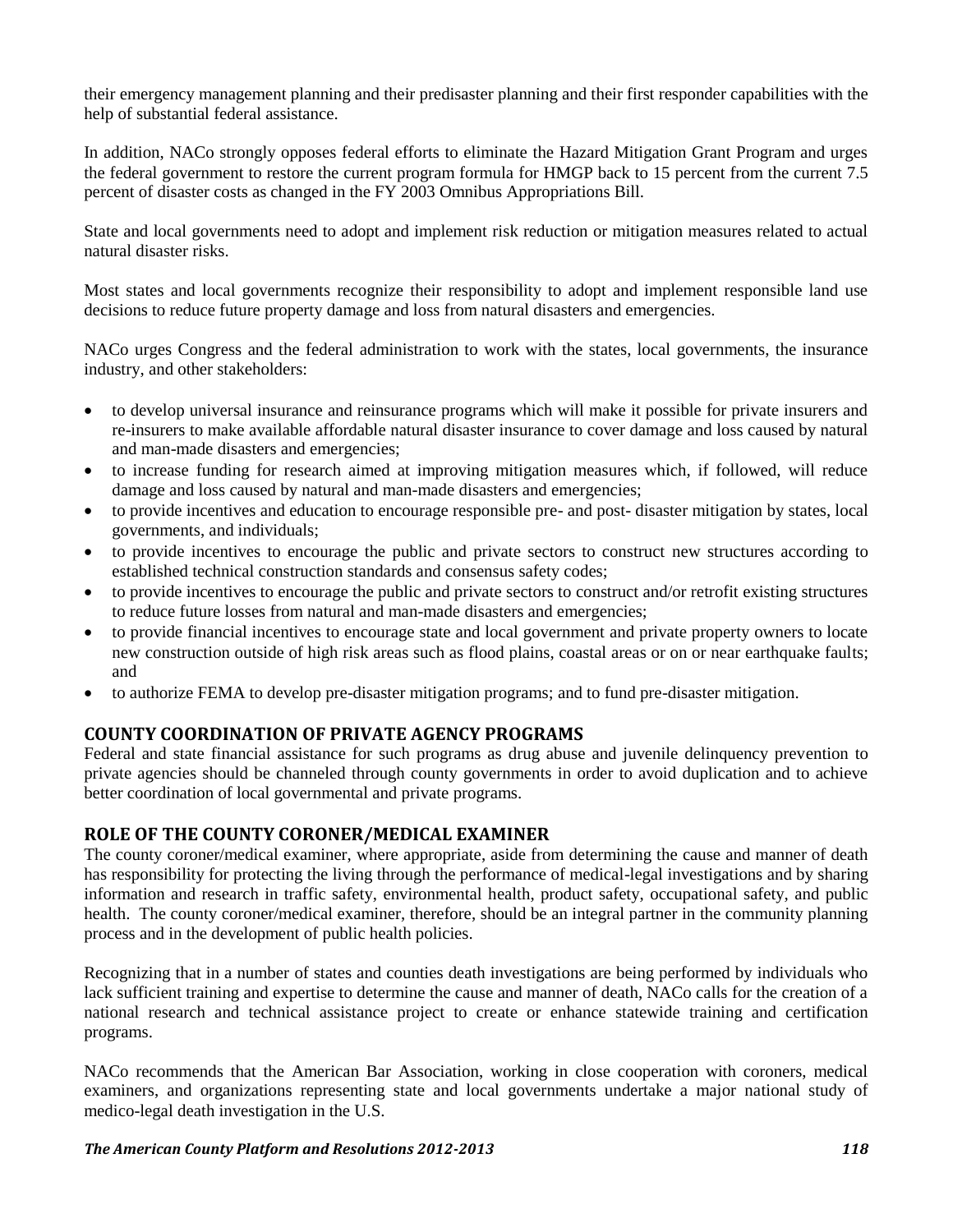Recognizing that experts at the Center for Disease Control (CDC) have estimated that about 1,700 county coroner"s are seriously lacking in medical training to adequately perform the above-stated responsibilities, and that the National Academy of Sciences has called for the elimination of the coroner position (citing the coroners lack of training in forensic pathology), NACo calls on the National Institute of Justice to conduct a pilot study in a minimum of at least 36 counties that have coroners or Medico-legal Death Investigators with advanced training. Such training is necessary to enable the death investigator to alert the forensic pathologist that an autopsy is required. The study should explore opportunities for state certification. It should be noted that a number of states require sheriffs after election, to comply with standards and training as required by state statutes.

# **VICTIM/WITNESS ASSISTANCE**

NACo recognizes that victims of crime have long been the forgotten element in the criminal justice system. The victims/witnesses, upon whom the criminal justice process depends for its effectiveness, often find their problems and needs ignored in the administration of justice. Reform of the criminal justice system must include recognition of the rights, problems, and needs of the victims as well as the offenders.

The victims of domestic violence are as much ignored by the justice system as are victims of other violent crimes. Domestic violence is a widespread problem that concerns not only the families involved but also the community as a whole.

Solutions to this complex problem must involve criminal justice agencies and a variety of governmental and other agencies in a comprehensive approach to assist victims. As providers of a broad range of criminal justice, health, and social services, counties have a unique opportunity to coordinate these existing services to aid the victims of crime. Providing such basic services as counseling, emergency housing, transportation, medical services, and financial assistance, as well as information on court procedures, will ensure both a sense of wellbeing and a belief in justice for the victim. NACo urges federal and state governments to develop programs of assistance that will help counties create a cooperative network between social service providers and criminal justice agencies to meet the needs of victims/witnesses of crime.

# **RESTORATIVE JUSTICE**

NACo supports the immediate, incremental, and eventual systemic shift toward a restorative community justice philosophy that:

- Encourages the utilization of conflict resolution skills to affected citizens and creates conflict resolution mechanisms in its institutions;
- Directly links the offender to the harm caused, holding said offender accountable to right the wrong through restitution, community service, and other appropriate means;
- Provides options, choices, and opportunities for involvement for victims, allowing them to get questions answered and confront the offender in a mediated setting, if they so choose; and
- Offers options for community involvement in the sanction setting and supervision process.

# **VICTIMS OF DOMESTIC VIOLENCE**

The unique role of county government as the primary provider of criminal justice, health care, mental health, and other social services enables local elected officials to promote the coordination of services to best meet the needs of victims of domestic violence.

County governments are urged to develop a broad-based system of response to domestic violence including financial support for shelters, crisis lines, and other programs offering advocacy, support and counseling, public education and prevention activities, and emergency medical services. County officials are also urged to examine the response of various criminal justice agencies to cases of domestic violence. Law enforcement and prosecutorial policies and practices should ensure the protection of the victim and reflect the serious criminal nature of acts of domestic violence.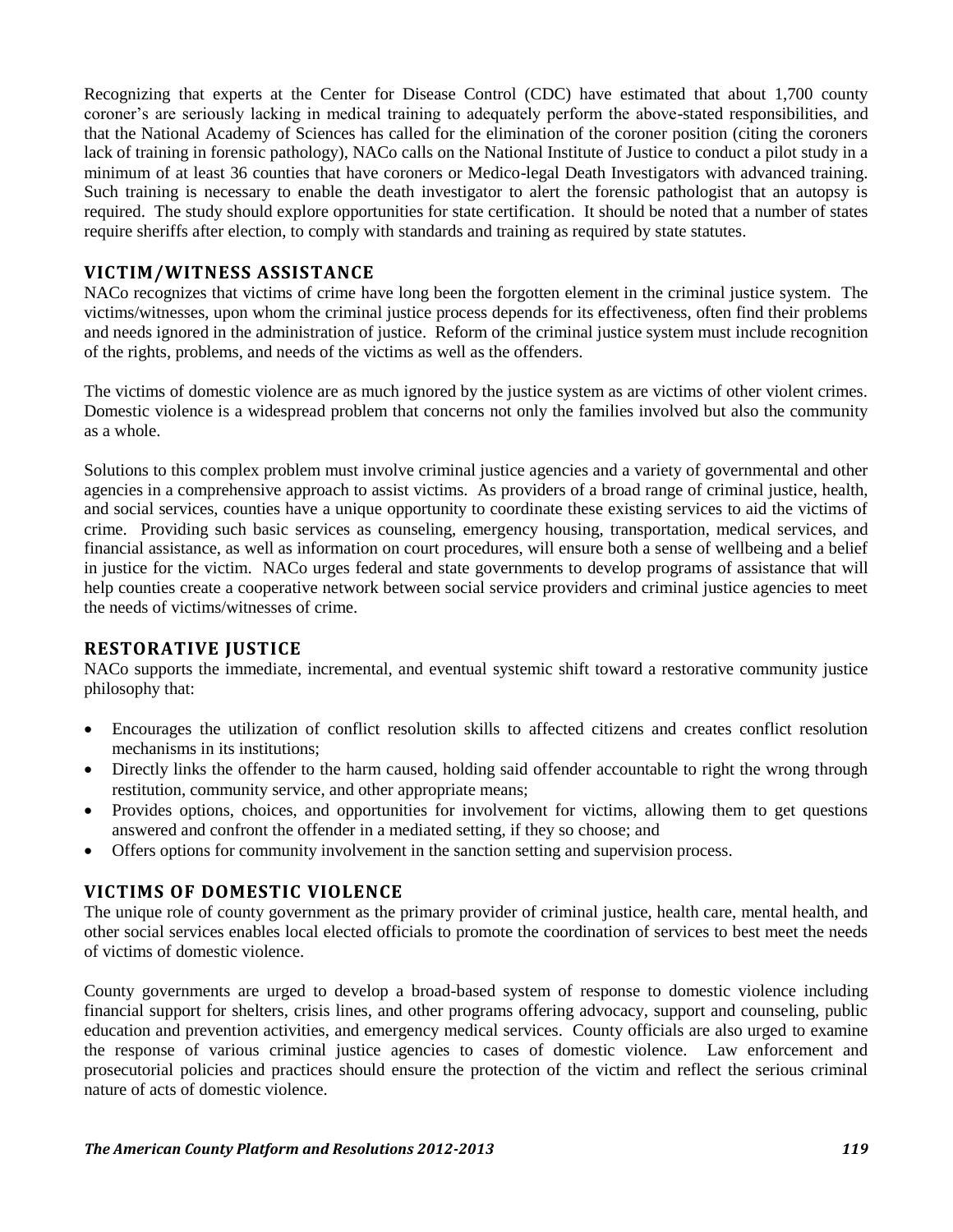In conjunction with direct intervention services and prevention activities, county governments are encouraged to provide safe, affordable housing, child care and employment training and job placement for victims of domestic violence. County officials are also encouraged to develop and ensure access to these programs and services through cooperation with existing programs for victims of domestic violence such as shelters and safe home networks.

# **NATIONAL WEATHER SERVICE (NWS)**

Any proposed degradation of NWS services represents a threat to the well-being of county governments, and presents immeasurable challenges to county emergency management, and public safety personnel and operations. Therefore, NACo urges Congress and the Administration to ensure that funds budgeted for NWS operations in support of local communities are protected from reallocation and that the operating hours of local NWS forecast offices, which warn and advise county emergency managers regarding severe weather threats, are maintained at current hours of operation.

# **EMERGENCY MEDICAL SERVICES**

One of the most basic and vital services local governments can provide to its constituents is immediate, life saving care for victims of singular or widespread emergency medical incidents. Federal programs that help develop comprehensive emergency medical service (EMS) systems are administered by the U.S. Department of Health and Human Services, the U.S. Department of Transportation, and the U.S. Fire Administration.

These programs call for countywide or multi-county systems of emergency medical care that address the needs of specific geographical population groups. County governments generally provide the most efficient government format for the delivery of such comprehensive care systems. Counties should examine their current roles regarding federal, state, and local efforts to develop EMS systems and should utilize existing resources to plan for and implement comprehensive countywide and multi-county EMS systems.

NACo urges Congress to continue its support and appropriations for implementation and development of countywide and multi-county EMS systems.

# **CRITICAL INFRASTRUCTURE**

DHS, Congress, and other relevant federal agencies must strengthen efforts to provide funding to state and local governments to protect and make more resilient our national critical infrastructure and subsequently our national economy, as well as accelerate steps to fully integrate the full range of federal efforts with the local, state, and private sectors; assure that the actual protection of critical infrastructure systems remains a primary responsibility of local and state governments with the private sector, and support these requirements with adequate federal resources and policy; improve collaboration between state, local, private, and federal agencies working across all the sectors to enhance the planning, protection, and recovery efforts needed to address the inter-dependent nature of critical infrastructure systems; begin transitioning from the current tactical approach to critical infrastructure protection that favors physical site protection, response, and recovery to one of strategic continuum-based resilient critical infrastructure systems assurance against all threats and natural and man-caused hazards; include all stakeholders as equal partners in all aspects of creating national critical infrastructure protection policy and guidance; and strengthen information sharing initiatives to ensure timely sharing of critical infrastructure protection guidance/intelligence with those who need to have it.

# **PUBLIC HEALTH**

The Department of Health and Human Services (HHS), DHS, Congress, and other relevant federal agencies must improve efforts to enhance the full range of health and medical readiness to address trauma and exposure related injury and disease. HHS, DHS, Congress, and other relevant federal agencies must also sustain funding that supports ongoing public health, medical, and EMS preparedness to build and enhance medical surge capacity, promote training and workforce development, enhance technology for disease prevention, detection, and production of medical countermeasures and mass prophylaxis; review the nation"s health care system to assess the impact of hospital diversion, medical and public health surge capacity (including workforce issues) and alternate standards of care on our ability to provide adequate medical care during times of national crisis; focus more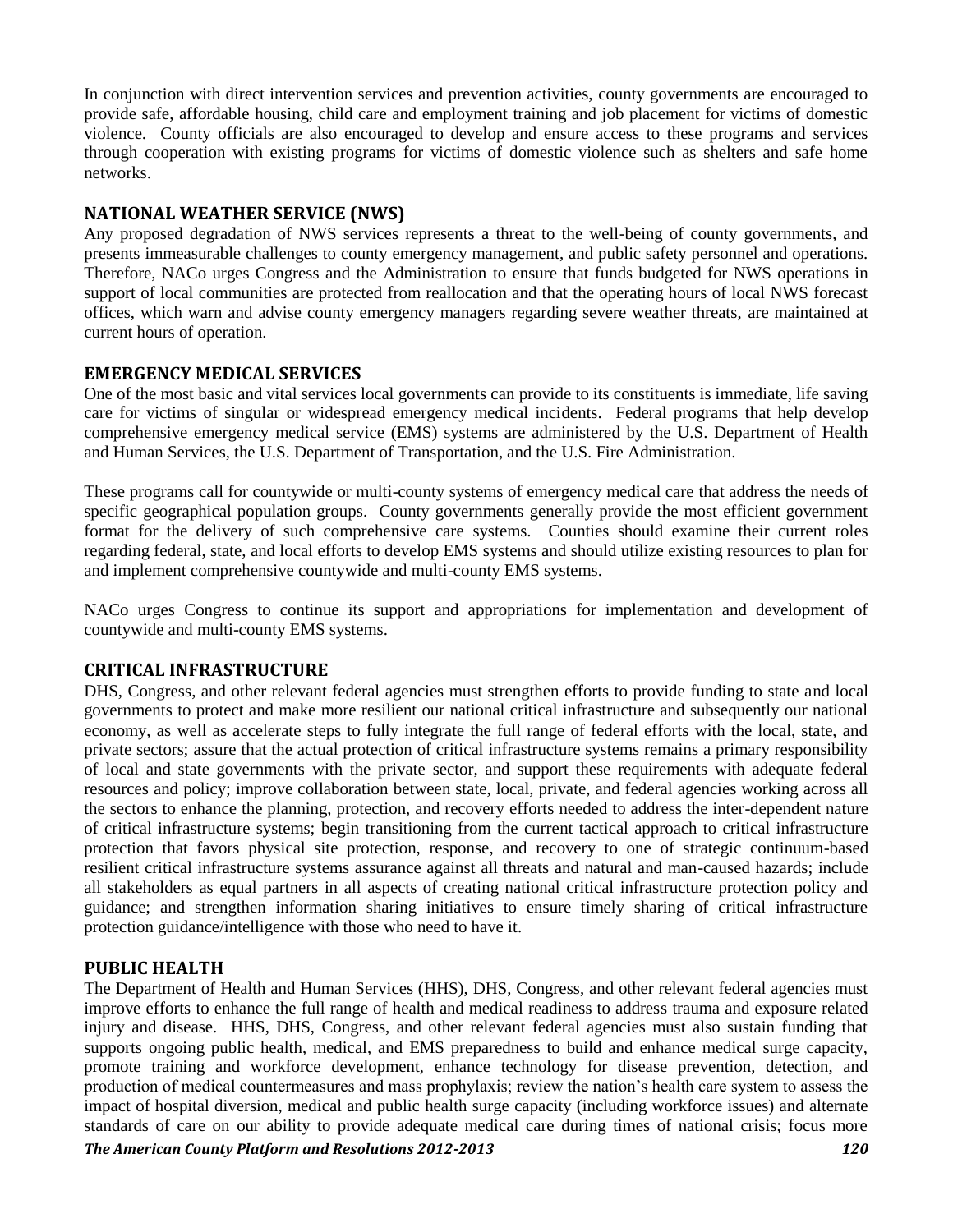federal preparedness activities on pre-hospital care and the role of public, private, career, and volunteer EMS providers; integrate any new disease surveillance systems into existing state, local, and federal systems; support the registration, credentialing, organization, and deployment of volunteer health professionals through existing state and local systems such as ESAR-VHP, NIMS-EMS credentialing project, Medical Reserve Corps and EMAC; develop with input from non-federal stakeholders an over-arching national policy regarding standards of care for use under extreme conditions, such as with a federal declaration of national emergency, and clarify the roles of federal agencies for leading national efforts to enhance health and medical readiness for disasters and acts of terrorism and specifically assure health and medical information sharing as part of broader information sharing initiatives.

# **PANDEMIC INFLUENZA**

Public health experts predict the occurrence of an influenza pandemic. This may arise if the current avian influenza virus acquires an ability to be transmitted from human to human, or it may arise from another new virus. It cannot be predicted when such an event will occur, but it is important that counties anticipate and prepare for the enormous demands that a pandemic will place on both public and private sectors to respond.

The federal funds now available are insufficient to enable counties to complete all the necessary tasks of preparedness. Moreover, HHS and DHS have not coordinated their pandemic influenza response activities in a way that reflects and supports the strong coordination among first responders, including public health departments, that already occurs at the county level. Federal direction now includes redundancy and contradictions in requirements for planning, exercising of plans, and reporting, and does not uniformly recognize that pandemic influenza response is an element of overall local emergency management planning and cannot occur in isolation from other county emergency and public health preparedness work.

As a result, NACo urges the Administration and Congress to recognize that pandemic influenza response is primarily local in nature, and to provide adequate funding, sound guidance, and support that will enable counties to prepare effectively for pandemic influenza in a manner that is consistent with local emergency management plans and that permits optimally efficient use of local resources. Eighty percent of federal funds granted to states for pandemic influenza preparedness should be designated for use at the local level.

# **PUBLIC SAFETY TELECOMMUNICATIONS**

The objectives of public safety telecommunications are:

- The general public should have access to public safety emergency resources when needed.
- Public safety employees in high-risk activities should have ready access to emergency communications systems in their own communities that are compatible with communications systems in surrounding communities.
- Public safety employees should have access to data necessary for the proper discharge of their duties.

Counties should develop comprehensive telecommunications policies that incorporate these objectives for available media, such as radio and microwave frequencies, cable television, emergency telephone such as 911, and computerized systems.

These policies should also seek to coordinate telecommunications among localities at a county or other appropriate multi-jurisdictional level. States should assist counties in developing comprehensive telecommunications programs through enabling authorities and financial and technical assistance.

The federal government should provide technical and financial assistance to counties for comprehensive programs and provide adequate communications frequencies and channels for public safety at the local level.

# **INTEROPERABILITY**

*The American County Platform and Resolutions 2012-2013 121* The development of data standards for the emergency response community will save lives and reduce property damage by decreasing the time it takes our Nation's responders to respond to incidents of all sizes, including man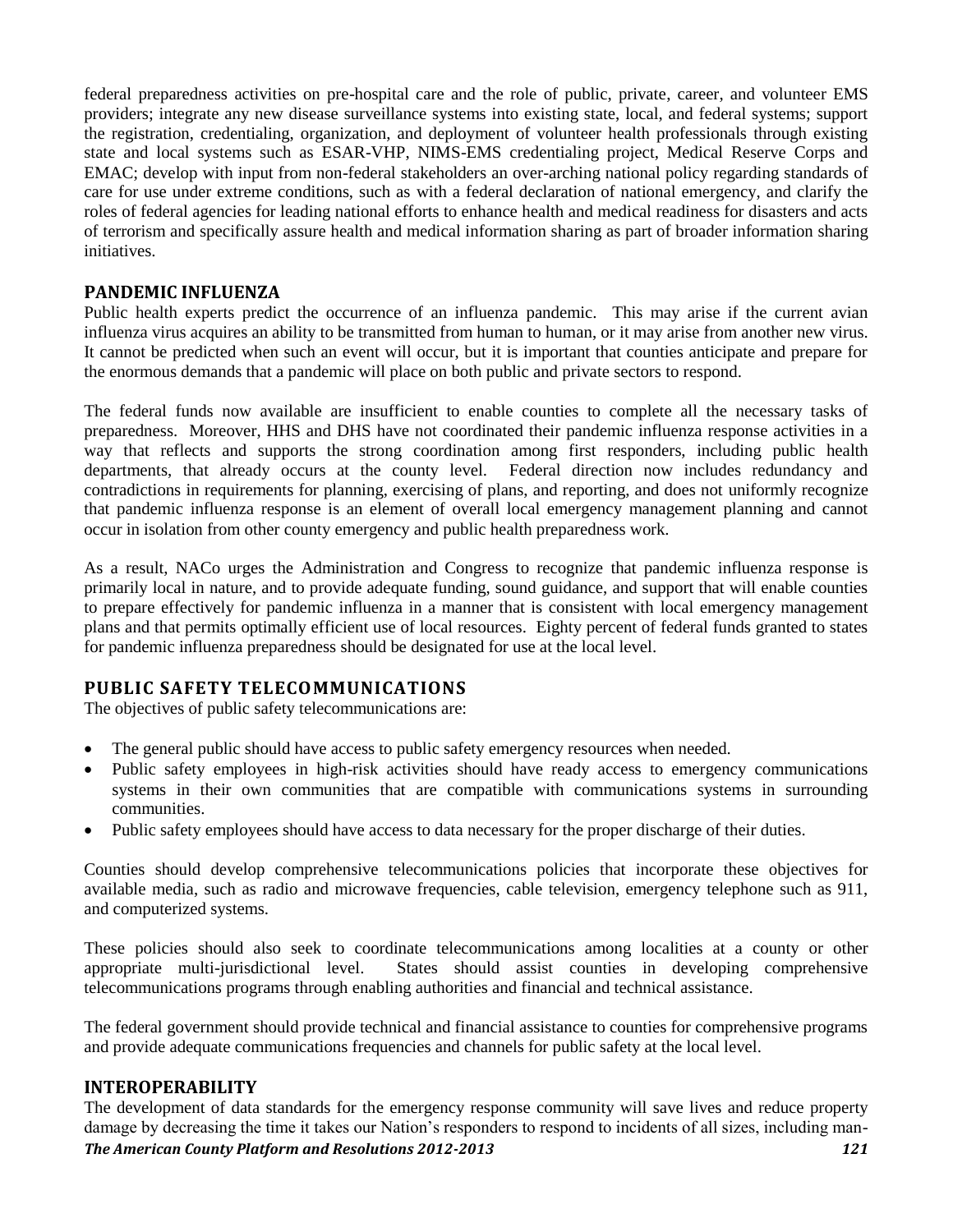made or natural disaster. As a result, NACo supports DHS" Office for Interoperability and Compatibility in its effort to carry out its statutory authority to support the creation of national voluntary consensus standards for interoperable communications. In particular, NACo supports the Office"s development of data messaging standards in coordination with state and local representatives. NACo encourages Congress and DHS to adequately fund this critical initiative in order to meet the needs of emergency responders across the nation.

DHS, the Department of Commerce, Congress, and other relevant federal agencies must continue to promote coordinated development of governance, technology, and protocols necessary to enhance minimal capabilities for interoperable communications (voice, video, and data) among all levels of government and the private sector.

DHS, the Department of Commerce, Congress, and other relevant federal agencies must establish incentives for private sector organizations to work with government to develop and maintain public safety communications systems at the local, regional, state, and national levels; continue to promote, through policy and resources, efforts that create local, regional, statewide, and nationwide operability and interoperability; allocate additional radio spectrum for public safety activities to ensure sufficient capacity exists to meet growing voice and data communications needs; clarify the conditions and protocols under which private entities will be required to vacate radio spectrum under their control during federally-declared national emergencies; develop a clear shared definition, vision, and implementation strategy for nationwide communications interoperability. Adopted July 17, 2012

# **JUSTICE AND PUBLIC SAFETY RESOLUTIONS**

### **Resolution in Support of Maintaining Funding for FEMA Grant Programs**

**Issue:** Maintaining funding for Federal Emergency Management Agency"s (FEMA) Fire Act and Staffing for Adequate Fire and Emergency Response (SAFER) grant programs.

**Adopted Policy:** NACo urges Congress to fully support a fiscally reasonable approach to maintaining critical grant programs that enhance the local and thereby the national ability to respond to existing and emerging risk to public safety. While it is recognized that prior funding levels may not be sustainable, NACo urges Congress to reduce the Fire Act and SAFER grant programs by the lowest reasonable margins and to maintain these vital programs permanently.

Adopted July 17, 2012

### **Resolution on Managing the Federal Cost Share in Response to Disasters**

**Issue:** Management of federal cost share in response to disasters.

**Adopted Policy:** NACo urges Congress to include the following language in any revisions to the Stafford Act. "The federal cost share reimbursable by the Federal Emergency Management Agency (FEMA) shall be the same for federal agencies under direct federal assistance (DFA) as it is as it is for applicants self-performing or contracting the work."

Adopted July 17, 2012

### **Resolution in Opposition to the Restructuring of Grants as Recommended in the 2013 National Preparedness Grant Vision and the 2012 Changes to the Emergency Management Performance Grant Program**

**Issue:** Proposed changes to the FY 2012 Emergency Management Performance Grant (EMPG) scope of applicants and the proposed National Preparedness Grant process place an undue burden on county governments in achieving federal requirements for national resilience.

**Adopted Policy:** NACo opposes the change in the 2012 EMPG program guidance expanding eligible applicants for the grant program, and urges Congress to require the Secretary to return to the intent of the EMPG funding and ensure that the funding is passed to the counties.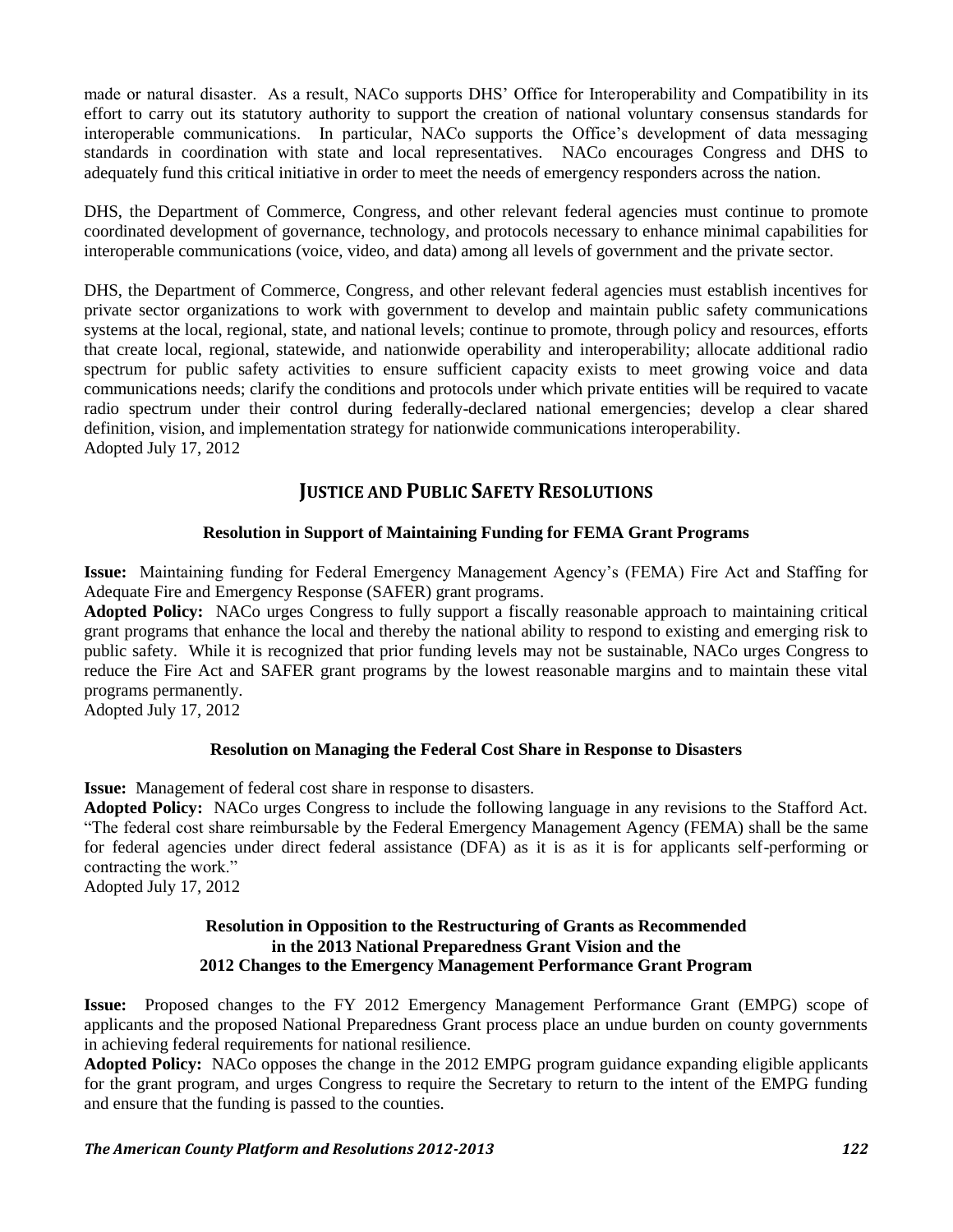NACo opposes the assignment of final authority of the proposed FY 2013 National Preparedness Grant Program (NPGP) block grant to the state administrator. NACo requests that Congress require the Secretary to ensure that commissions consisting of county Emergency Managers and other county Public Safety agents be established in each state to vet requests for funding and ensure that the overall needs of the local communities are met, and that the State Administrator not become the final decision-maker in this regard. Further, the NPGP must include the requirement to pass through no less than 80 percent of the funds to the counties directly.

NACo opposes the inclusion of the Urban Areas Security Initiative (UASI) funding in the NPGP block grant proposal. NACo requests that Congress fully fund the UASI program and assure that no less than eighty percent of funds are passed through to the large urban areas. Further, NACo requests that Congress fully considers the risk of disaster to such areas and not limit the UASI program to the specific terrorism risk of certain large cities. Adopted July 17, 2012

### **Resolution on an Arbitration Panel for FEMA Public Assistance**

**Issue:** Permanent option for local governments to request arbitration by an independent review panel for the Federal Emergency Management Agency"s (FEMA) Public Assistance (PA).

**Adopted Policy:** NACo urges Congress and/or the appropriate federal agency to amend the Stafford Act to ensure that local governments can request the use of alternative dispute resolution, including arbitration by an independent review panel, to resolve disputes relating to FEMA eligible PA. Adopted July 17, 2012

### **Resolution in Support of Revising FEMA's HMGP Program**

**Issue:** Removal of flood damaged structures from the flood plain immediately following a federally-declared disaster to reduce the impact of future flooding.

**Adopted Policy:** NACo proposes changes to the Robert T. Stafford Act to allow the Federal Emergency Management Agency (FEMA) to reimburse local governments at 100 percent of assessed value for structures that are substantially damaged due to flooding during the first ninety days of a federally declared disaster. Adopted July 17, 2012

### **Resolution in Support of Strengthened FEMA Outreach and Technical Assistance for Flood Hazard Mapping**

**Issue:** Flood hazard mapping and strengthening the Federal Emergency Management Agency"s (FEMA) outreach and technical assistance with counties.

**Adopted Policy:** NACo urges Congress to fully support a transparent and fiscally reasonable process by which counties and residents can revise and amend FEMA"s Digital Flood Insurance Rate Maps. Additionally, NACo urges the federal government to enhance flood hazard mapping outreach and technical assistance in local communities.

Adopted July 17, 2012

### **Resolution on FEMA Project Worksheets**

**Issue:** Allowing applicants and sub-applicants to draft their own Federal Emergency Management Agency"s (FEMA) Project Worksheets.

**Adopted Policy:** NACo urges Congress and/or the appropriate federal agency to include the following language regarding project worksheet (PW) development in any revisions to the Stafford Act: "FEMA will allow applicants and sub-applicants to write their own large and small project worksheets at their own discretion. All of the costs associated with drafting project worksheets will be covered as eligible costs under FEMA"s Direct Administrative Costs (DACs)."

Adopted July 17, 2012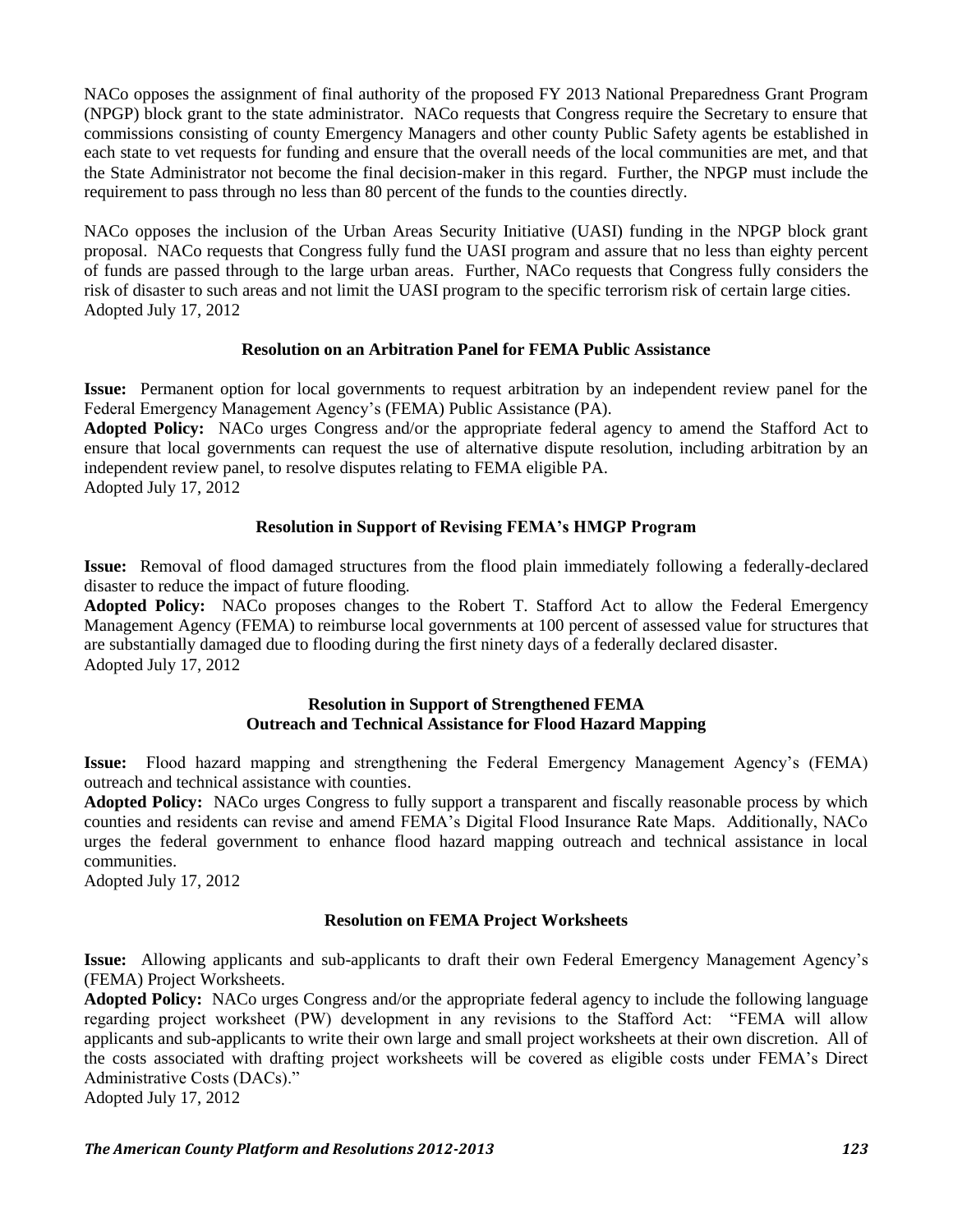#### **Resolution Supporting the Reauthorization of the Pilot Program for the Post-Katrina Emergency Reform Act**

**Issue:** The Federal Emergency Management Agency"s (FEMA) Pilot Program for the Post-Katrina Emergency Reform Act has expired. **Adopted Policy:** NACo urges Congress to reauthorize the expired pilot program for debris removal from the Post-Katrina Emergency Reform Act. Adopted July 17, 2012

### **Resolution in Support of the National Initiative on Cyber Education**

**Issue:** Support of the National Initiative on Cyber Education (NICE). **Adopted Policy:** NACo supports the NICE. Adopted July 17, 2012

### **Resolution in Support of the Tax Crimes and Identity Theft Prevention Act**

**Issue:** Misuse of taxpayer identity.

**Adopted Policy:** NACo urges Congress to pass legislation supporting action to reduce tax crimes and identity theft; require the Secretary of the Treasury to take necessary action to correct a tax return or tax information affected by the misuse of a taxpayer's identity within 90 days after receiving notice of such misuse from the taxpayer or government identifying the fraud; and increase efforts to prevent and deter such crimes. Increase coordination between all relevant agencies and levels of government. Adopted July 17, 2012

> **Resolution in Support of the Reauthorization of the Juvenile Justice and Delinquency Prevention Act**

**Issue:** Support for the reauthorization of the Juvenile Justice and Delinquency Prevention Act (JJDPA).

**Adopted Policy:** NACo supports the reauthorization of the JJDPA as amended, and urges Congress to provide adequate funds for programs authorized under the Act. Furthermore, federal juvenile justice grant funds should go directly to counties, with the following requirement: leadership from all entities working to prevent, reduce and control juvenile crime must collaborate in the preparation of a comprehensive plan. Elements of such a plan shall include, but not be limited to:

- strategies, programs, services and supports designed to prevent delinquency through provision of resiliency factors which offset risk factors;
- strategies, programs, services and supports designed to intervene early and effectively when delinquent behavior is encountered utilizing the least restrictive approach; and
- strategies, programs, services and supports which protect the community, hold offenders accountable to individual victims and the community, and which remedy the skill and competency deficits of offenders.

Adopted July 17, 2012

# **Resolution on the Edward Byrne Memorial Justice Assistance Grant Program**

**Issue:** Restoring funding for the Edward Byrne Justice Assistance Grant (JAG) Program and Byrne Discretionary grants.

**Adopted Policy:** NACo strongly supports funding the Byrne/JAG program at FY 2010 levels. Adopted July 17, 2012

### **Resolution to Lower Jail Recidivism and Reinvest the Savings**

**Issue:** Federal legislation to help counties lower jail recidivism and reinvest the savings.

*The American County Platform and Resolutions 2012-2013 124*